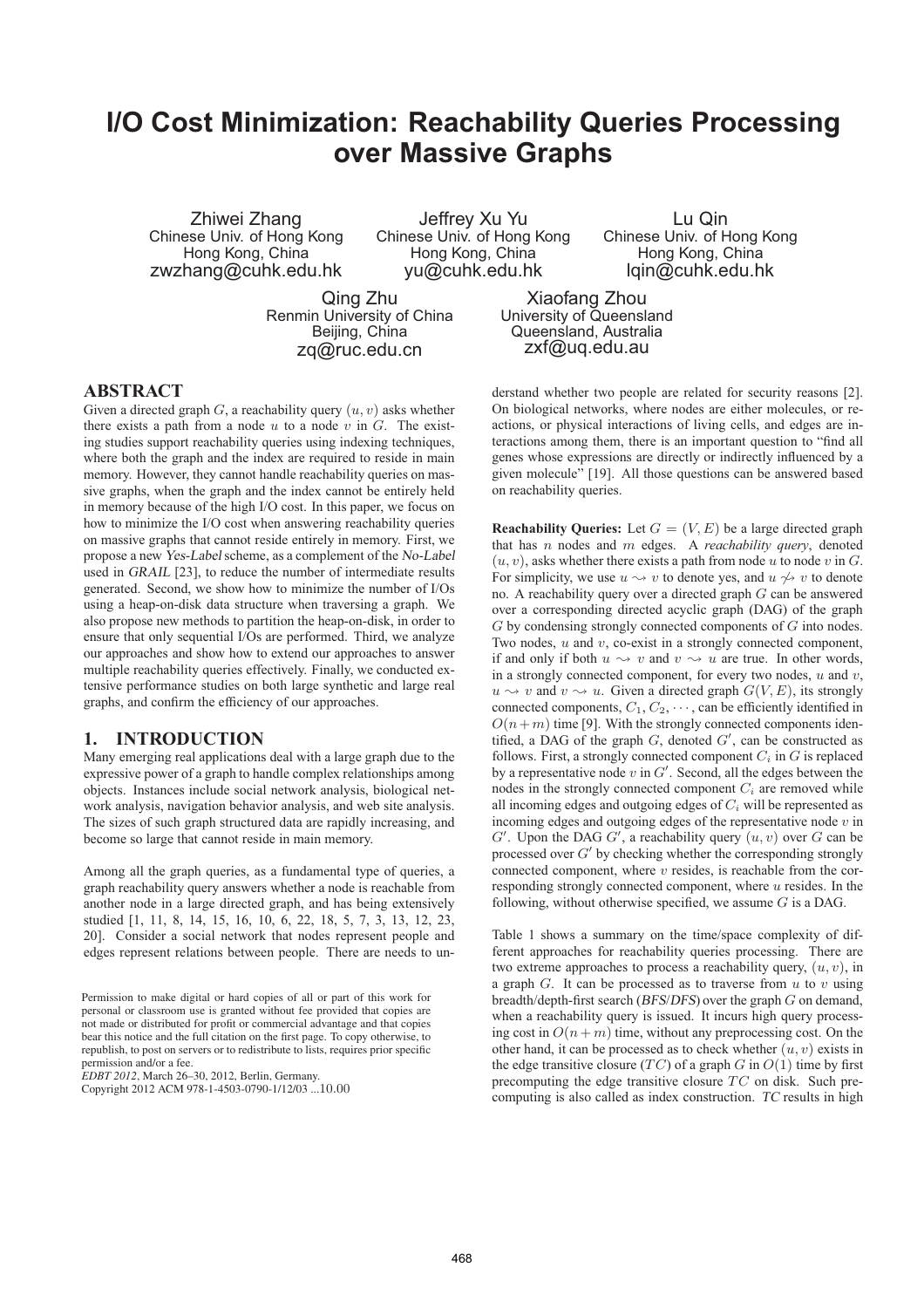|                                    | Ouery Time      | <b>Index Construction</b> | Index size    |
|------------------------------------|-----------------|---------------------------|---------------|
| <b>BFS/DFS</b>                     | $O(n+m)$        |                           | O(1)          |
| TC[17, 20]                         | O(1)            | O(nm)                     | $O(n^2)$      |
| Tree+SSPI [4]                      | $O(m-n)$        | $O(n+m)$                  | $O(n+m)$      |
| <b>GRIPP</b> [18]                  | $O(m-n)$        | $O(n+m)$                  | $O(n+m)$      |
| Dual-Labeling [22]                 | O(1)            | $O(n+m+t^3)$              | $O(n + t^2)$  |
| Chain Cover <sup>[5]</sup>         | $O(\log k)$     | $O(n^2 + kn\sqrt{k})$     | O(nk)         |
| Tree Cover <sup>[1]</sup>          | $O(\log n)$     | O(nm)                     | $O(n^2)$      |
| Path-Tree Cover $[13]O(\log^2 k')$ |                 | $O(mk')$ or $O(nm)$       | O(nk')        |
| 2-Hop Cover [8]                    | $O(m^{1/2})$    | $O(n^3 \cdot  TC )$       | $O(nm^{1/2})$ |
| 3-Hop Cover [12]                   | $O(\log n + k)$ | $O(kn^2 \cdot  Con(G) )$  | O(nk)         |
| <b>GRAIL</b> [23]                  | $O(d)/O(n+m)$   | $O(d(n+m))$               | O(dn)         |
|                                    |                 |                           |               |

**Table 1: Time/Space Complexity** (*n* and *m* are # of nodes and edges, k is # of paths/chains,  $t = m - n$  (non-tree edges), and d is # of codes.)

computational cost to be constructed in  $O(nm)$  time, and high storage consumption using  $O(n^2)$  space. All the existing work attempt to reach a reasonable query time by minimizing the index construction time and the space consumed, and have the difficulties to deal with a massive graph with one exemption [23]. In [23], Yildirim et al. propose an approach called GRAIL (Graph Reachability indexing via rAndomized Interval Labeling). In brief, for a given graph  $G$ , it randomly generates  $d$  interval codes using DFS. During the *i*-th DFS over G, it generates a code u, denoted as  $L_u^i$ , over G, in linear time and space. Let  $L_u = (L_u^1, L_u^2, \dots, L_u^d)$  be a list of d<br>interval codes for node u. It ensures that if there is at least one interval codes, for node u. It ensures that if there is at least one  $L_v^i \nsubseteq L_u^i$ , for  $1 \le i \le d$ , then  $u \nleftrightarrow v$  over G. However, such an anaroge does not ensure that if every  $L^i \nsubseteq L^i$  for  $1 \le i \le d$ approach does not ensure that if every  $L^i_v \subseteq L^i_u$  for  $1 \le i \le d$ ,<br>then  $u \to v$ . In the worst scenario, it needs to answer a reachabilthen  $u \sim v$ . In the worst scenario, it needs to answer a reachability query,  $(u, v)$ , using DFS to traverse G assuming all the d-codes and the graph reside in main memory.

The main issue we study in this paper is I/O cost minimization in processing reachability queries, because all the existing work keep the entire index and the graph in main memory, and do not consider I/O cost. The I/O cost occurring in the existing approaches can be extremely high when the entire index and graph cannot be kept in main memory, since reachability queries processing requires random I/Os and it is very difficult to predict what disk pages will be needed in the near future. The baseline of our work is GRAIL [23] since it is the currently known only approach that can handle a massive graph in terms of the index construction time/space. We show the importance of the memory allocation regarding the number of I/Os in Fig. 1. Fig. 1 shows the total number of I/Os needed for processing 20,000 reachability queries over a graph G, based on GRAIL [23], when only a percentage of the entire index constructed for G and the graph itself can be held in main memory. The generated graph  $G$  has  $10,000,000$  nodes,  $50,000,000$  edges, and an average degree 5, which results in 11,939 of 64KB-sized pages. The GRAIL index built is 11,940 64KB-sized pages with the default dimension of index 5 as used in [23]. With a LRU buffer replacement strategy, the total number of I/Os is 38,808 64K-sized pages when 80% of the needed memory is available, and becomes 322,811 when only 20% of the needed memory is available. I/O cost is a dominant factor that affects the query processing time. In this paper, we propose a new approach to process a batch of reachability queries together, as shown in Fig. 1, the total number of I/Os by our approach is 24,418, which is the additional 539 disk page accesses plus the number of disk page accesses for scanning the entire index and graph once (23,879). In addition, all the I/Os using GRAIL are random disk accesses. Our approach is a random



I/O free approach. As an indicator, based on the SATA Hard Disk Drive we used to test, with 64KB sized disk pages, the bandwidth (MB/sec) of sequential I/O is 4 times of that of random I/O; with 8KB sized disk pages, the bandwidth (MB/sec) of sequential I/O is 19 times of that of random  $I/O$ .<sup>1</sup>

The main contributions of this work are summarized below. First, we introduce a new labeling scheme called Yes-Label, as a complement of the No-Label used in GRAIL, to reduce the number of intermediate results generated when traversing the graphs. Second, we propose an algorithm to generate Yes-Label using linear time and space, and we show how to combine the Yes-Label with No-Label to answer reachability queries in memory efficiently. Third, we study how to minimize the number of I/Os when answering a reachability query given limited memory using a new YNG-Index. We discuss how to make all I/Os sequential by using a partition based heap-on-disk. We analyze the number of I/Os and show how to extend our method to answer multiple reachability queries. Finally, we conducted extensive performance studies on both large synthetic and large real graphs, to confirm the efficiency of our approaches.

The remainder of the paper is organized as follows. We discuss the related work in Section 2. In Section 3, we introduce GRAIL as the up-to-date approach to deal with a massive graph in main memory, and discuss the I/O issues when main memory is limited. In Section 4, we introduce a new labeling called an Yes-Label, and show that we can generate such Yes-Label in linear time and space. Together with No-Label used in GRAIL, we can further reduce BFS/DFS cost. We focus on I/O minimization in Section 5. We show our experimental studies in Section 6, and conclude our paper in Section 7.

# **2. RELATED WORK**

All the existing work focus on time/space complexity on index construction, and in particular time complexity for querying provided all the index and graph can reside in memory. Table 1 shows a summary on the time/space complexity of different approaches, for a graph  $G(V, E)$  with  $n = |V|$  and  $m = |E|$ .

Simon proposes an algorithm to compute TC for a DAG, G, in  $O(nm)$  time [17], with  $O(n^2)$  space in the worst case. With the edge  $TC$  constructed, the query time is constant  $O(1)$ . Schaik and Moor [20] study a bit-vector compression approach, the time/space complexity are the same to [17], computing TC is needed.

In [4], Chen et al. propose an index by utilizing a spanning tree of the graph G. It takes  $O(n + m)$  time to construct an index in

<sup>&</sup>lt;sup>1</sup>The testing is measured using http://freshmeat.net/ projects/fio/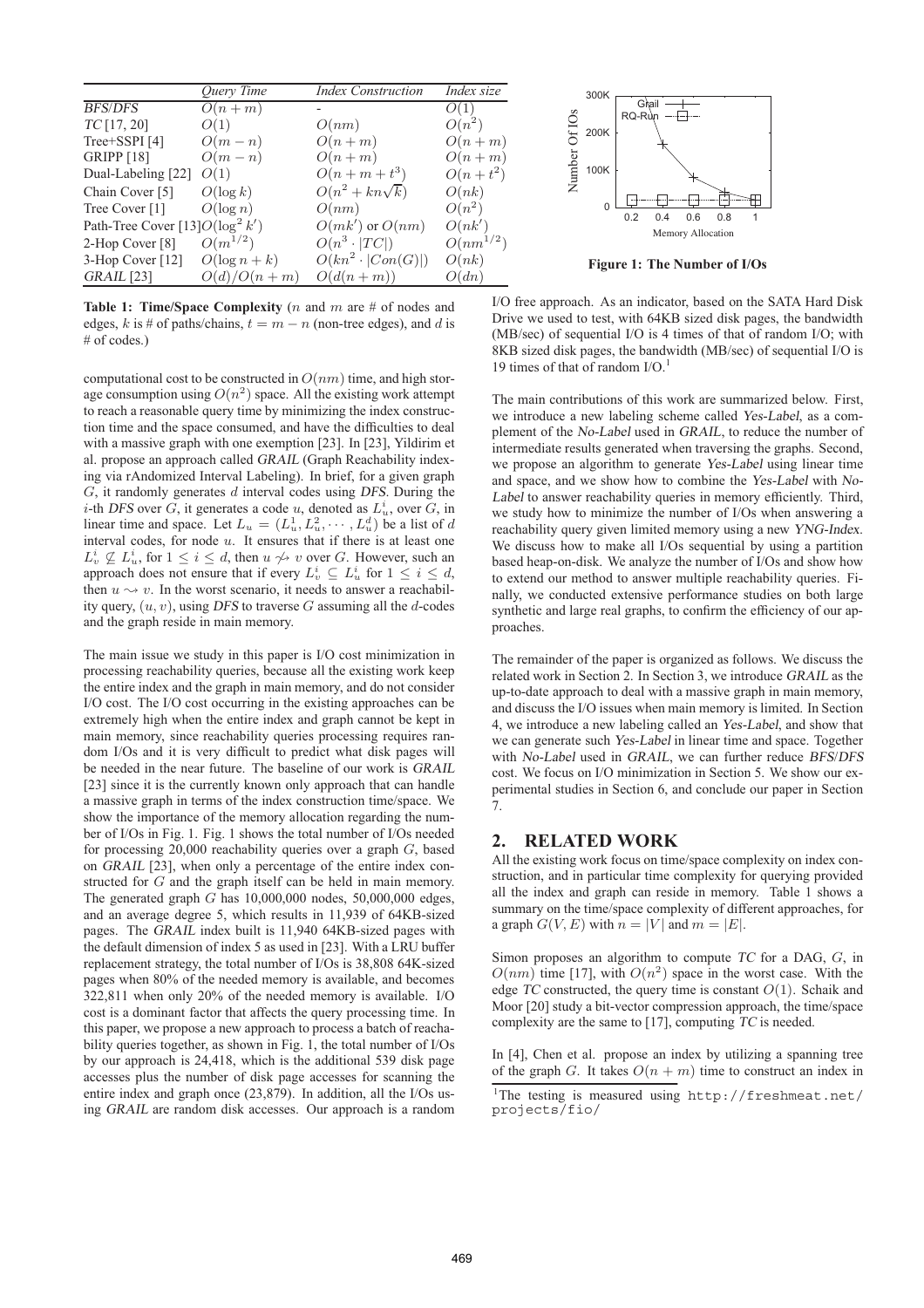$O(n+m)$  size. Given two nodes u and v in G, it can answer  $(u, v)$ in  $O(1)$  time if there is a path from u to v in the spanning tree. However, because the index is generated based on the connections over the spanning tree of the graph G, it cannot say  $u \nightharpoonup v$  if there does not exist a corresponding index entry. To handle the edges that do not appear in the spanning tree, Chen et al. use an additional data structure called SSPI (Surrogate&Surplus Predecessor Index) to answer a reachability query in run time, which takes  $O(m - n)$ time in the worst case. Like [4], in [18], Trißl and Leser build an index, called GRIPP (GRaph Indexing based on Pre- and Postorder numbering), using a spanning tree of the graph G. Trißl and Leser discuss traversal strategies using the proposed GRIPP. The time and space complexities are the same to Tree+SSPI.

Wang et al. propose a dual-labeling approach in [22] for sparse graphs based on the observation that the majority of large graphs in real applications are sparse. It implies that the number of non-tree edges in the graph  $G$ , that do not appear in a spanning tree of  $G$ , is small. Let  $t = m - n$  be the number of such non-tree edges. Wang et al. use a tree coding scheme for tree edges and a graph coding scheme for non-tree edges for sparse graphs where  $t \ll n$ . It handles the edge transitive closure over non-tree edges. The duallabeling approach achieves  $O(1)$  query time with an index of size  $O(n + t^2)$  that is constructed in  $O(n + m + t^3)$  time.

Jagadish in [11] proposes a chain cover approach. The chain cover is to decompose a graph  $G$  into pairwise disjoint chains, where a chain based is more general than a path based. Jagadish proposes an algorithm in  $O(n^3)$  to find the minimal number of chains, in  $G$ . The number of chains for  $G$  is called the width of  $G$ , denoted by k. Based on the chain cover, an index in  $O(nk)$  size can be constructed. The query time is  $O(\log k)$ . In [5], Chen and Chen propose a new approach that can further reduce the time complexity of constructing the index based on the chain over to  $O(n^2 + kn\sqrt{k})$ .

Agrawal et al. in [1] study a tree cover approach to assign labels to nodes in a DAG. In brief, if a node  $u$  can reach a node  $v$ , then  $u$  can reach any nodes in the subtree rooted at  $v$ . Agrawal et al. propose an optimal tree cover that maximally compresses the edge transitive closure. The index size is  $O(n^2)$  in the worst case, but in practice, it can compress edge transitive closure which results in an even better compression rate than a chain cover [11, 5]. The time complexity for index construction is  $O(nm)$ . It can construct an index for a large graph efficiently. The query time is  $O(\log n)$ .

Jin et al. propose path-tree cover in [13] along the line of tree cover  $[1]$ . Jin et al. decompose  $G$  into pairwise disjoint paths and build a tree over the paths by treading a decomposed path as a node in the tree. Let  $k'$  be the number of pairwise disjoint paths in  $G$ . Two algorithms are proposed, namely, PTree-1 and PTree-2. Both construct an index in  $O(nk')$  space. PTree-1 constructs the index<br>in  $O(nm)$  time, whereas PTree-2 constructs it in  $O(mk')$  time. in  $O(nm)$  time, whereas PTree-2 constructs it in  $O(mk')$  time.<br>The query time is in  $O(\log^2 k')$ The query time is in  $O(\log^2 k')$ .

Cohen et al. in [8] propose an index called 2-hop cover. A node,  $u$ , in a graph  $G$  is assigned two sets of nodes, as its label, called  $L_{in}(u)$  and  $L_{out}(u)$ .  $L_{in}(u)$  contains a set of nodes that can reach u and  $L_{out}(u)$  contains a set of nodes that u can reach. The labels assigned to nodes are done in a way to ensure  $u \sim v$  to be true if and only if  $L_{out}(u) \cap L_{in}(v) \neq \emptyset$ . It turns out to be a set cover problem. Cohen et al. propose an approximate algorithm to cover problem. Cohen et al. propose an approximate algorithm to construct an index in  $O(nm^{1/2})$  space. The time complexity for constructing such an index remains open. In [13], the conjecture is

## **Algorithm 1** No-Label (G, d)

1: Let  $R$  be a set of roots in  $G$ ;

2: **for each** i from 1 to d **do**<br>3:  $p \leftarrow 1$ ;

3:  $p \leftarrow 1$ ;<br>4: DFS (*i*,

DFS  $(i, r, G)$  for every  $r \in R$  in random order;

**Procedure** DFS (i, u, G)

5: **if** u has been visited **then**<br>6: **return** 

6: **return**

7: **for each** v of  $(u, v) \in E(G)$  in random order **do**<br>8: *DES*  $(i, v, G)$ :

DFS  $(i, v, G)$ ; 9: let  $q$  be the smallest post-order in any child of  $u$ ;

10:  $L_u^i[u_q, u_p] \leftarrow [\min\{q, p\}, p];$ 

11:  $p \leftarrow p + 1$ ;

 $O(n^3 \cdot |TC|)$  where  $|TC|$  is the size of the edge transitive closure of G. Several efficient algorithms are proposed to compute 2-hop cover [15, 6, 7]. The 2-hop cover maintenance is studied in [16, 3]. Jin et al. in [12] further study a new approach, called 3-hop, that combines chain cover and 2-hop cover. The index construction time is  $O(kn^2 \cdot |Con(G)|)$ . Here k is the number of pairwise disjoint paths in  $G$ , and  $Con(G)$  is transitive closure contour of  $G$ defined in [12]. Yildirim et al. in [23] propose GRAIL to deal with a massive graph, which we will discuss in detail in next section.

None of the existing approaches consider I/O cost as a dominant factor in their approaches. Vitter surveyed the state of the art of the algorithms and data structures for external memory in [21].

## **3. GRAIL: A NO-LABELING APPROACH**

We introduce GRAIL [23] in this section, which serves the baseline of the work presented in this paper. Given a directed acyclic graph  $G(V, E)$ , where V is a set of nodes and E is a set of edges. We use  $V(G)$  and  $E(G)$  to denote all nodes and all edges in G, respectively. GRAIL randomly generates  $d$  codes by traversing  $G$  for  $d$ times using DFS. Let  $L_u^i = [u_q, u_p]$  be an interval code assigned<br>to u in the i-th DFS traversal  $L^i = [u, u]$  is assigned as follows: to u in the *i*-th DFS traversal,  $L_u^i = [u_q, u_p]$  is assigned as follows:<br>u is the post-order of the node, and u is the smallest post-order of  $u_p$  is the post-order of the node, and  $u_q$  is the smallest post-order of a node that  $u$  can reach in the  $i$ -th DFS traversal. The No-Label algorithm is shown in Algorithm 1 which generates  $d$  interval codes for every node  $u$  in  $G$ . Here, for a node  $u$ , the range of its code covers the maximum range of all its reachable nodes. The smallest post-order corresponds to the first node that  $u$  can reach during the depth first search. The code  $L_u^i$  can possibly cover many nodes which u cannot reach.

Given the codes assigned to two nodes  $u$  and  $v$ , the containment,  $L_u^i \subseteq L_v^i$ , is defined as  $v_q < u_q$  and  $v_p \ge u_p$ . And given  $L_u = (L_1^1, L_2^2, \ldots, L_d^d)$  it is defined as  $(L_u^1, L_u^2, \dots, L_u^d)$  and  $L_v = (L_v^1, L_v^2, \dots, L_v^d)$ , it is defined as<br>  $L \subset L$  if  $L^i \subset L^i$  for every  $1 \le i \le d$  and  $L \subset L$  if  $L_v \subseteq L_u$  if  $L_v^i \subseteq L_u^i$  for every  $1 \leq i \leq d$ , and  $L_v \not\subseteq L_u$  if there is at least  $L^i \subset L^i$  for  $1 \leq i \leq d$  In a theorem given in there is at least  $L_v^i \nsubseteq L_u^i$  for  $1 \le i \le d$ . In a theorem given in [231 if  $L \nsubseteq L$ , then  $u \nleq x$ , We call it a No-Label approach [23], if  $L_v \nsubseteq L_u$  then  $u \nrightarrow v$ . We call it a No-Label approach, because in GRAIL  $L_v \subseteq L_u$  does not necessarily mean  $u \leadsto v$ . In the worst case, GRAIL needs to answer a reachability query  $(u, v)$ using DFS to traverse the whole graph.

**Example 3.1:** A DAG G is shown in Fig. 3(a), and its No-Labels are shown in Table 2. Assume that we only use  $L<sup>1</sup><sub>u</sub>$  (the third column) as the No-Labels in this example. Consider a reachability query  $(c, g)$ , where the No-Labels for c and g are  $L_c^1 = [1, 2]$  and  $L^1 = [8, 8]$ . The answer is  $c \rightsquigarrow a$ , because  $L^1 \not\subset L^1$ . Consider and  $L_g^1 = [8, 8]$ . The answer is  $c \nsim g$ , because  $L_g^1 \nsubseteq L_c^1$ . Consider an-<br>other reachability query (1-f) where the No-Labels for Land f are other reachability query  $(l, f)$ , where the No-Labels for l and f are  $L_l^1 = [1, 12]$  and  $L_f^1 = [3, 9]$ . The answer is  $l \nleftrightarrow f$ , even though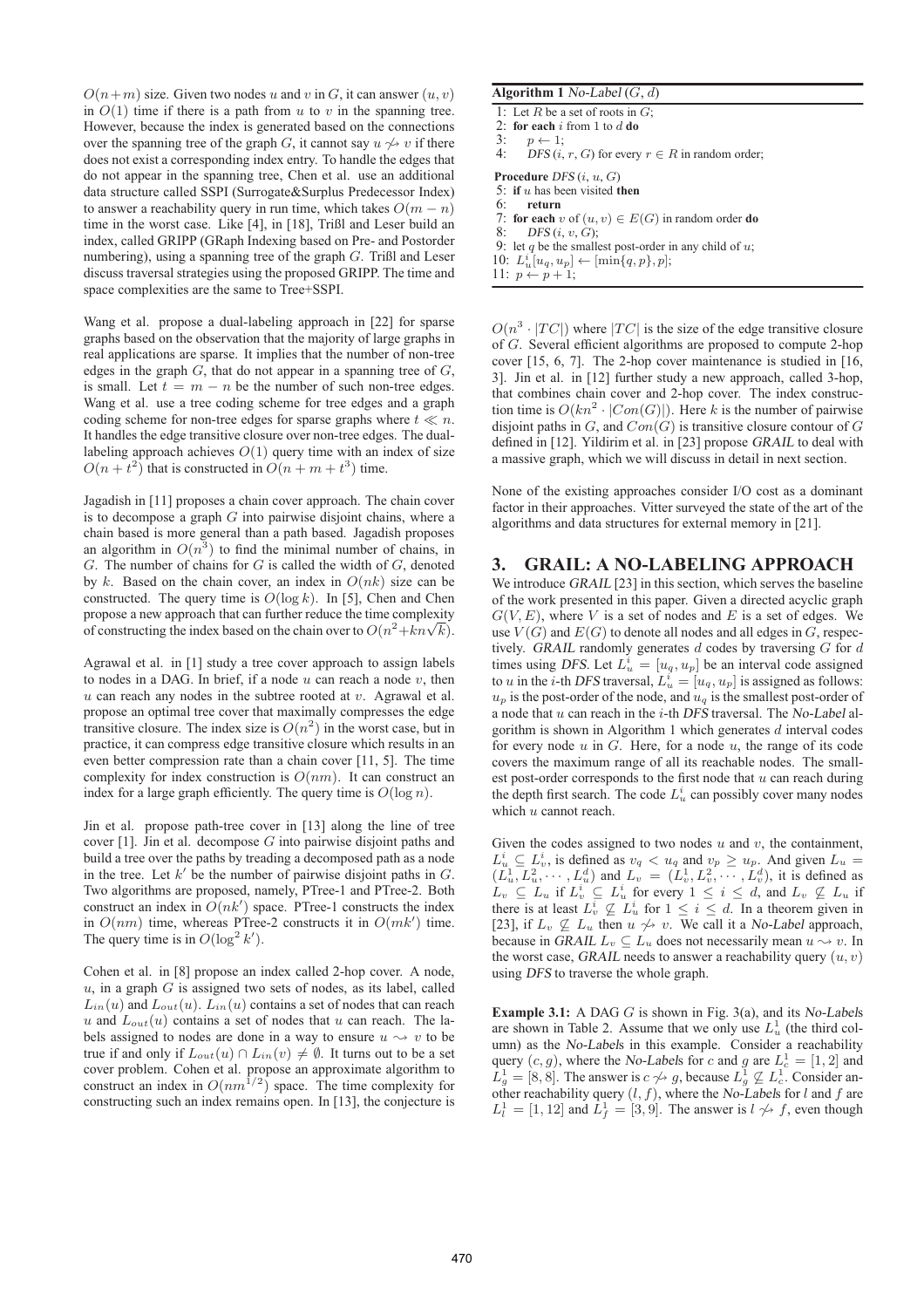## **Algorithm 2** GRAIL  $(G, (u, v))$

1: **if**  $L_v \nsubseteq L_u$  **then**<br>2: **return** false: return false;  $\{u \not\leadsto v\}$ 3: **if**  $u = v$  **then**<br>4: **return**  $+vu$ **return** true;  $\{u \leadsto v\}$ 5: **for every** w of  $(u, w) \in E(G)$  **do**<br>6: **if**  $L_v \subset L_w$  **then** 6: **if**  $L_v \subseteq L_w$  **then**<br>7: **if** GRAIL (G)  $\overline{\textbf{if}}$   $\overline{GRAIL}$   $(G, (w, v))$  = true then 8: **return** true; 9: **return** false;  $\{u \not\rightsquigarrow v\}$ 

 $L_f^1 \subseteq L_l^1$ . In other words, given the existence of the No-Labels (the third column in Table 2 only), if  $L_g^1 \nsubseteq L_c^1$ , it can conclude that  $c \nightharpoonup g$  immediately without further checking; but if  $L_f^1 \subseteq L_i^1$ , it cannot make any conclusion immediately whether  $f$  is reachable from *l* or not, and needs to traverse the graph to check.  $\Box$ 

**Remark 3.1:** *Given a specific DFS, the interval of a No-Label*  $L_u^i$ *for a node u is maximum to ensure*  $u \nleftrightarrow v$  *for another node v if*  $L_v^i \nsubseteq L_u^i$ , and is minimum to verify  $u \sim v$  using the DFS if  $L_v^i \subseteq L_u^i$  otherwise.

In Remark 3.1, by maximum, we mean that given a specific DFS, the interval represented by the No-Label of a node  $u$  covers the maximum number of intervals for all nodes it can reach. The reason is that for a node  $v$  that  $u$  can reach, the post-order of  $v$  must be in the No-Label of  $u$ , because the No-Label of  $u$  is in the range from the smallest post-order among its descendants to its own post order. By minimum, we mean that, if a node  $u$  can reach a node v, then the No-Label for u must contain the No-Label of v. This is because the boundary of the No-Label is taken from the post-order of reachable nodes. None post-order of the unreachable nodes are set as the boundary.

The GRAIL algorithm is shown in Algorithm 2. In Algorithm 2, line 5-8, deals with the depth-first search (DFS). In the original GRAIL algorithm in [23], it has a simple mechanism to reduce such DFS with some additional data structure. We omit that part, because it is shown not effective in the performance studies in [23]. The GRAIL algorithm performs very well when the graph G and the entire index (every  $L_u$  for  $u \in G$ ) are held in main memory. However, as given in Fig. 1, the I/O cost can be very high when it cannot be held in main memory.

## **4. A NEW YES-LABELING APPROACH**

As shown in Algorithm 2, the only way that returns true without recursion is  $u = v$  which means the whole path has been searched. Consider a worst case of using GRAIL to answer  $(w_0, w_n)$  when  $w_n$  is reachable from  $w_0$  in G over a long path  $(w_0, w_1)(w_1, w_2)\cdots$  $(w_{n-1}, w_n)$ . By GRAIL, it needs to scan the path using DFS because  $L_{w_i} \subseteq L_{w_n}$  for  $0 \leq i \leq n$ . It can possibly end up a large number of random I/Os.

Fig. 2 shows the distribution on traversal depth for yes/no-queries. By a yes query, we mean the answer of a reachability query  $(u, v)$ is positive, and by a no query, we mean the answer of a reachability query  $(u, v)$  is negative. We use a generated graph with  $n = 100,000$  nodes and  $m = 300,000$  edges. We use GRAIL to answer the reachability of every pair of nodes in the graph. For each pair, we record the maximum depth traversed using GRAIL. We divide the  $n \times n$  pairs into two parts. One part includes no-







**Figure 3: An Example**

queries, and the other part includes yes-queries. For each part, we calculate the distribution of queries on the max depth traversed. As shown in Fig. 2, nearly 95% of no-queries stop at depth 1-3, while 17% of yes-queries stop at depth 1-3. There are 47% of yes-queries stop at depth 4-6 and 29% of yes-queries stop at depth 7-9. When expanded to depth 9, all nodes with depth no larger than 9 will probably be visited. It means that GRAIL can handle yes-queries properly but cannot answer no-queries efficiently.

In order to resolve the problem of DFS when answering yes-queries  $(u \leadsto v)$ , we design a new label, called Yes-Label. In a similar fashion, given a DAG  $G(V, E)$ , we randomly generate t interval codes for every node in G in linear time and space. Let  $\mathcal{L}_u^i$  =  $[u_s, u_t]$  and  $\mathcal{L}^i_v = [v_s, v_t]$  be the *i*-th interval code generated. We  $[u_s, u_t]$  and  $\mathcal{L}^i_v = [v_s, v_t]$  be the *i*-th interval code generated. We define  $\mathcal{L}^i_v \subseteq \mathcal{L}^i_u$  as  $v_s > u_s$  and  $v_t \leq u_t$ . We will show that  $u \rightsquigarrow v$  if  $\mathcal{L}_v^i \subseteq \mathcal{L}_u^i$ . Let  $\mathcal{L}_u = (\mathcal{L}_u^1, \mathcal{L}_u^2, \cdots, \mathcal{L}_u^t)$  and  $\mathcal{L}_v = (\mathcal{L}_u^1, \mathcal{L}_u^2, \cdots, \mathcal{L}_u^t)$  where  $\mathcal{L}_v$  is there is at least  $\mathcal{L}_v^i \subseteq \mathcal{L}_u^i$  $(\mathcal{L}_v^1, \mathcal{L}_v^2, \cdots, \mathcal{L}_v^t)$ . We define  $\mathcal{L}_v \subseteq \mathcal{L}_u$  if there is at least  $\mathcal{L}_v^i \subseteq \mathcal{L}_u^i$  for  $1 \leq i \leq t$ , and  $\mathcal{L}_v \not\subseteq \mathcal{L}_u$  if  $\mathcal{L}_v^i \not\subseteq \mathcal{L}_u^i$  for every  $1 \leq i \leq t$ . We call it  $\mathcal{V$ We call it Yes-Label, because we ensure  $u \rightsquigarrow v$  if  $\mathcal{L}_v \subseteq \mathcal{L}_u$ . On the other hand,  $\mathcal{L}_v \not\subseteq \mathcal{L}_u$  does not necessarily mean  $u \nleftrightarrow v$ . In the worst case, we need to answer a reachability query  $(u, v)$  using BFS. We will explain the choice of BFS instead of DFS later when we discuss sequential I/Os.

In order to construct a Yes-Label  $\mathcal{L}_u^i = [u_s, u_t]$ , we adapt a sim-<br>ple tree cover approach based on the *i*-th DES traversal of a graph ple tree cover approach, based on the  $i$ -th DFS traversal of a graph, which works as follows:  $u_s$  is the pre-order of the node during DFS, and  $u_t$  is the largest pre-order of a node that u can reach in the i-th DFS traversal. Since the Yes-Labels generated over a tree can only be used to answer a small subset of yes-queries over the original graph, in our algorithm, we try to explore possible expanding the interval code for every node in a certain DFS traversal, in order for the Yes-Label to answer more yes-queries. In short, we allow overlapping between Yes-Labels.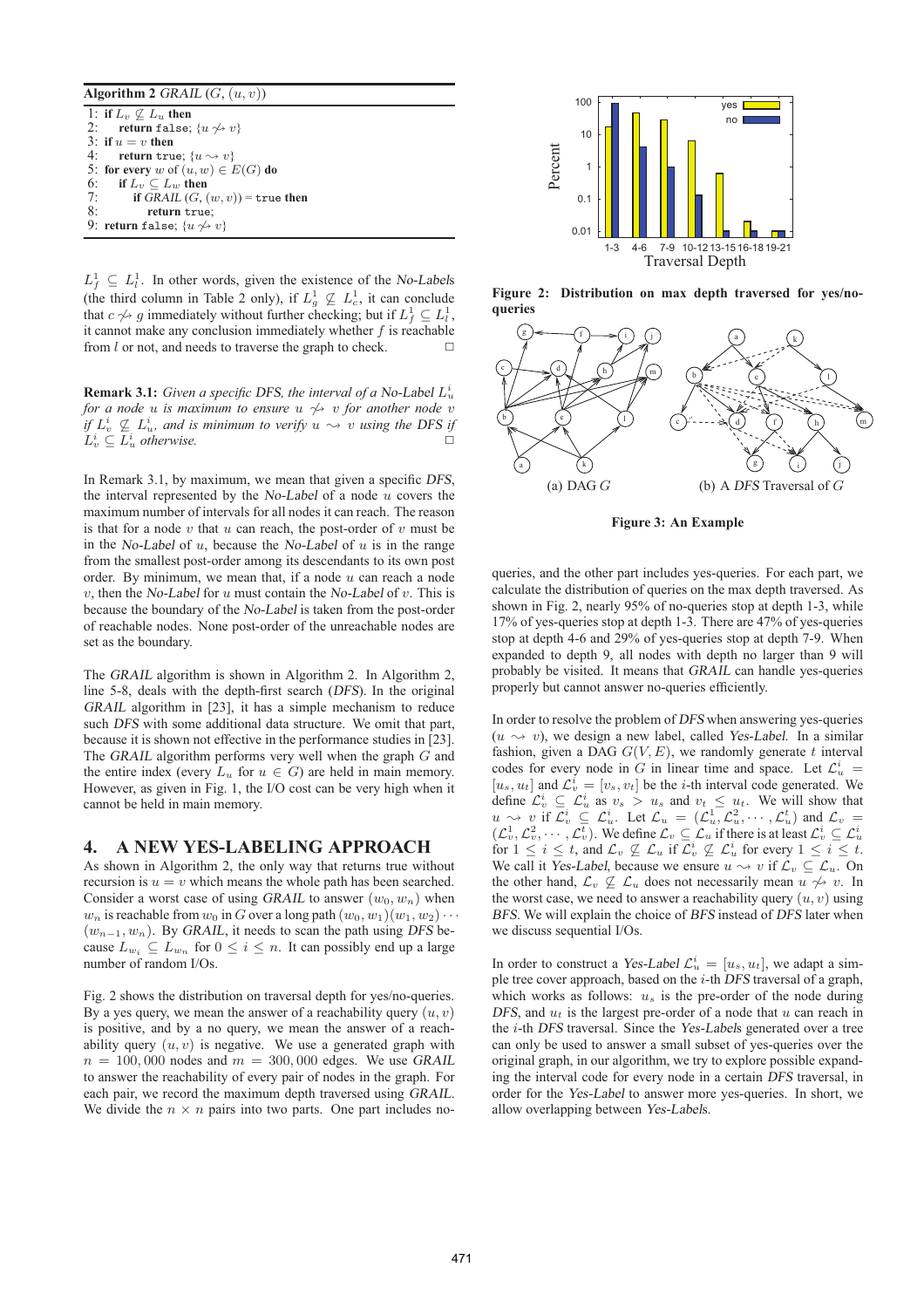| Node        | $\mathcal{L}_{\underline{u}}^{\scriptscriptstyle{\perp}}$ | $L_u^1$ | $L^2_u$ | <b>Children</b> |
|-------------|-----------------------------------------------------------|---------|---------|-----------------|
| a           | [1,20]                                                    |         |         | be              |
| k           | [2, 26]                                                   |         |         | bel             |
| b           | [2,18]                                                    |         |         | cdhmg           |
| e           | [5,24]                                                    | 1,10    | 1,9     | dhmf            |
|             | [22, 25]                                                  | 1,12    | [1,4]   | dmj             |
| $\mathbf c$ | [3,4]                                                     | $1,2$ ] | [3, 10] | d               |
| d           | [5,6]                                                     | 1,11    | [3,3]   | Ø               |
| h           | [13, 18]                                                  | [3,5]   | [2,6]   | ij              |
| m           | [23, 24]                                                  | [6,6]   | 1,1     | Ø               |
| f           | [9, 15]                                                   | [3,9]   | [5,8]   | gi              |
| g           | [10, 11]                                                  | [8,8]   |         | Ø               |
| i           | [14, 15]                                                  | [3,3]   | [5,5]   | Ø               |
|             | [16, 17]                                                  | 4,4]    | [2,2]   | Ø               |

**Table 2:** Yes-Label**/**No-Label **for** G **in Fig. 3(a)**

The Yes-Label algorithm is shown in Algorithm 3. We explain it using an example. A DAG  $G$  is shown in Fig. 3(a). In Algorithm 3, with the help of a virtual root  $\top$ , it assigns a node u using the similar approach used in [18]. In the Initial phase (line 6), it assigns the initial Yes-Label to nodes as follows:  $\mathcal{L}_a^1 = [1, 20]$ , assigns the initial Yes-Label to nodes as follows:  $\mathcal{L}_a^1 = [1, 20]$ ,<br>  $\mathcal{L}_b^1 = [2, 7]$ ,  $\mathcal{L}_c^1 = [3, 4]$ ,  $\mathcal{L}_d^1 = [5, 6]$ ,  $\mathcal{L}_e^1 = [8, 19]$ ,  $\mathcal{L}_f^1 = [9, 12]$ ,<br>  $\mathcal{L}_g^1 = [10, 11]$ ,  $\mathcal{L}_h^1 = [13, 18]$ , DFS from the roots in a random order. By DFS traversing the solid edges following a topological order. The reachability queries along the solid edges can be answered using the initial Yes-Labels, but the reachability queries involved some dashed edges cannot. The next step is to expand the initial Yes-Labels to answer more reachability queries involving dashed edges. The Yes-Label allows overlapping between intervals on trees. The main idea for the Yes-Label is based on the following intuition. In a directed acyclic graph, if the child nodes of two adjacent sibling nodes are also adjacent to each other, then the intervals for the two sibling nodes can be combined. In the example, for the two sibling nodes "e" and "b", their child nodes, namely, "c", "d", "f", and "h" are also adjacent. In this situation, It is possible to extend the interval of "e" and "b". In the Yes-Expand phase (line 8), it expands some intervals generated in the Initial phase to cover more Yes-Label. Consider node "e", assume its initial  $\mathcal{L}_e^1 = [8, 19]$ . As shown in Fig. 3(b), "e" has an imme-<br>diate left sibling "b" which has two children "c" and "d" linked by diate left sibling "b" which has two children "c" and "d" linked by the solid edges following the topological order in the Initial phase. Because "e" links "d" in the DAG G (Fig. 3(b)),  $\mathcal{L}_e^1 = [8, 19]$  is expanded to  $\mathcal{L}_e^1 = [5, 19]$  to contain  $\mathcal{L}_e^1 = [5, 6]$ . This expansion expanded to  $\mathcal{L}_e^1 = [5, 19]$  to contain  $\mathcal{L}_d^1 = [5, 6]$ . This expansion<br>is possible, because there does not exist any Yes-Label in the exis possible, because there does not exist any Yes-Label in the expanded interval [5, 19] that "e" cannot reach. In a similar fashion, "e" has an immediate right sibling "l" which has one child "m". Because "e" links "m" in the DAG G (Fig. 3(b)),  $\mathcal{L}_e^1 = [5, 19]$  is Because "e" links "m" in the DAG G (Fig. 3(b)),  $\mathcal{L}_e^1 = [5, 19]$  is again expanded to  $\mathcal{L}_e^1 = [5, 24]$  to contain  $\mathcal{L}_m^1 = [23, 24]$ . Furthermore,  $\mathcal{L}_k^1 = [21, 25]$  is expanded to  $\mathcal{L}_k^1 = [2, 25]$  for the sa reason. Comparing the initial interval codes, the expansion covers additional 19 pairs which can be answered immediately using Yes-Label.

As discussed above, Algorithm 3 generates Yes-Label even if it does not call Yes-Expand. The expansion of the interval code of node  $u$  to some children of its sibling node  $w$  will cover all the nodes in the subtrees rooted at those children. Consider a special case, when the tree cover (the tree traversed in a certain DFS) of a graph is a complete binary tree of height  $h$ . Suppose on average, the Yes-Label for each node is expanded by 1 node. Then, in the level

## **Algorithm 3** Yes-Label  $(G, t)$

- 1: Let  $R$  be a set of roots in  $G$ ;
- 2: **for each** i in 1 to t **do**<br>3: create a virtual root
- 3: create a virtual root,  $\top$ , that links to every node in R;<br>4. sort G in topological order starting from  $\top$ :
	- sort G in topological order starting from  $\top$ ;
- 5:  $p \leftarrow 0$ ; {*p* is a global variable.}<br>6: Initial (*i*, *r*, *G*) for every  $r \in R$
- 6: Initial  $(i, r, G)$  for every  $r \in R$  in topological order;<br>7:  $\mathcal{L}^i_T = [0, p];$
- 7:  $\mathcal{L}_{\top}^{i} = [0, p];$
- 8: Yes-Expand  $(i, \top, G)$ ;
- **Procedure** Initial (i, v, G)
- 9: **if** v has been visited **then**<br>10: **return**
- 10: **return**<br>11:  $a \leftarrow n : n$
- 11:  $q \leftarrow p; p \leftarrow p + 1;$ <br>12: for each v of  $(u, v)$
- 12: **for each**  $v$  of  $(u, v) \in E(G)$  in topological order **do** 13: *Initial*  $(i, v, G)$ :
- Initial  $(i, v, G);$
- 14:  $\mathcal{L}_u^i[u_s, u_t] \leftarrow [q, p];$
- 15:  $p \leftarrow p + 1$ ;

**Procedure** Yes-Expand (i, u, G)

16: **if** u has been visited **then** 17: **return** 

- 17: **return**
- 18: **for each** v of  $(u, v) \in E(G)$  in topological order **do**<br>19: **Vec** Expand  $(i, v, C)$ :
- Yes-Expand  $(i, v, G)$ ; 20: assume u has  $(v_1, v_2, \dots)$  children in order;
- 
- 21: **for each** child  $v_j$  **do**<br>22: **suppose**  $v_{j+1}$  has
- 22: suppose  $v_{j-1}$  has  $(w_1, w_2, \dots, w_n)$  children in order;<br>23: suppose  $v_{j-1}$  has  $(w'_1, w'_2, \dots, w'_n)$  children in order;
- 23: suppose  $v_{j+1}$  has  $(w'_1, w'_2, \cdots, w'_m)$  children in order;
- 24: **if** there exists  $w_k$  such that  $(v_j, w_l) \in E(G)$  for  $k \le l \le n$  **then**<br>25: set  $v_i$ , in  $\mathcal{L}_{n_i}^i = [v_i, v_i]$  to be  $w_{k_s}$  in  $\mathcal{L}_{m_i}^i = [w_{k_s}, w_{k_t}]$ ; 25: set  $v_{j_s}$  in  $\mathcal{L}_{v_j}^i = [v_{j_s}, v_{j_t}]$  to be  $w_{k_s}$  in  $\mathcal{L}_{w_k}^i = [w_{k_s}, w_{k_t}]$ ;
- 
- 26: **if** there exists  $w_k^j$  such that  $(v_j, w_l') \in E(G)$  for  $1 \le l \le k$  **then**
- 27: set  $v_{j_t}$  in  $\mathcal{L}_{v_j}^i = [v_{j_s}, v_{j_t}]$  to be  $w'_{k_t}$  in  $\mathcal{L}_{w'_{k}}^i = [w'_{k_s}, w'_{k_t}]$ ;



**Figure 4: The effectiveness on label expansion**

 $h - 1$ , the Yes-Label in each node can include one more reachable pair. In the level  $h - 2$ , the Yes-Label in each node can include two pair. In the level  $h-2$ , the Yes-Label in each node can include two more reachable pairs, and in the level  $h - k$ , the Yes-Label in each node can include  $2^k$  more reachable pairs. Fig. 4 shows the number of Yes-Labels that take effect when answering a set of 100,000 yesqueries. By taking effect, we mean a yes-query  $(u, v)$  is answered effectively using a Yes-Label before it traverses to the node  $v$ . The number of nodes in the generated graphs vary from 5,000,000 to 30,000,000, and the average degree for nodes in each graph is five. As shown in Fig. 4, using tree labels by Initial without Yes-Expand, only 33% of the yes-queries are answered using the Yes-Label on average, and by the additional Yes-Expand, more than 60% of the yes-queries can be answered using the Yes-Label on average.

We discuss some properties of Yes-Label. Like No-Label used in GRAIL, the Yes-Label we use for a node is a single interval code. Unlike No-Label, overlapping is allowed between Yes-Labels. More precisely, in No-Label, there are two cases:  $L_v^i \subseteq L_u^i$  and  $L_v^i \nsubseteq$  $\overline{L}_{u}^{i}$ , and when  $\overline{L}_{v}^{i} \nsubseteq L_{u}^{i}$ ,  $\overline{L}_{v}^{i} \cap L_{u}^{i} = \emptyset$ . In Yes-Label, when  $\overline{C}_{v}^{i} \not\subset C_{v}^{i}$  of  $\overline{C}_{v}^{i}$  is possibly non-empty  $\mathcal{L}_{v}^{i} \not\subseteq \mathcal{L}_{u}^{i}, \mathcal{L}_{v}^{i} \cap \mathcal{L}_{u}^{i}$  is possibly non-empty.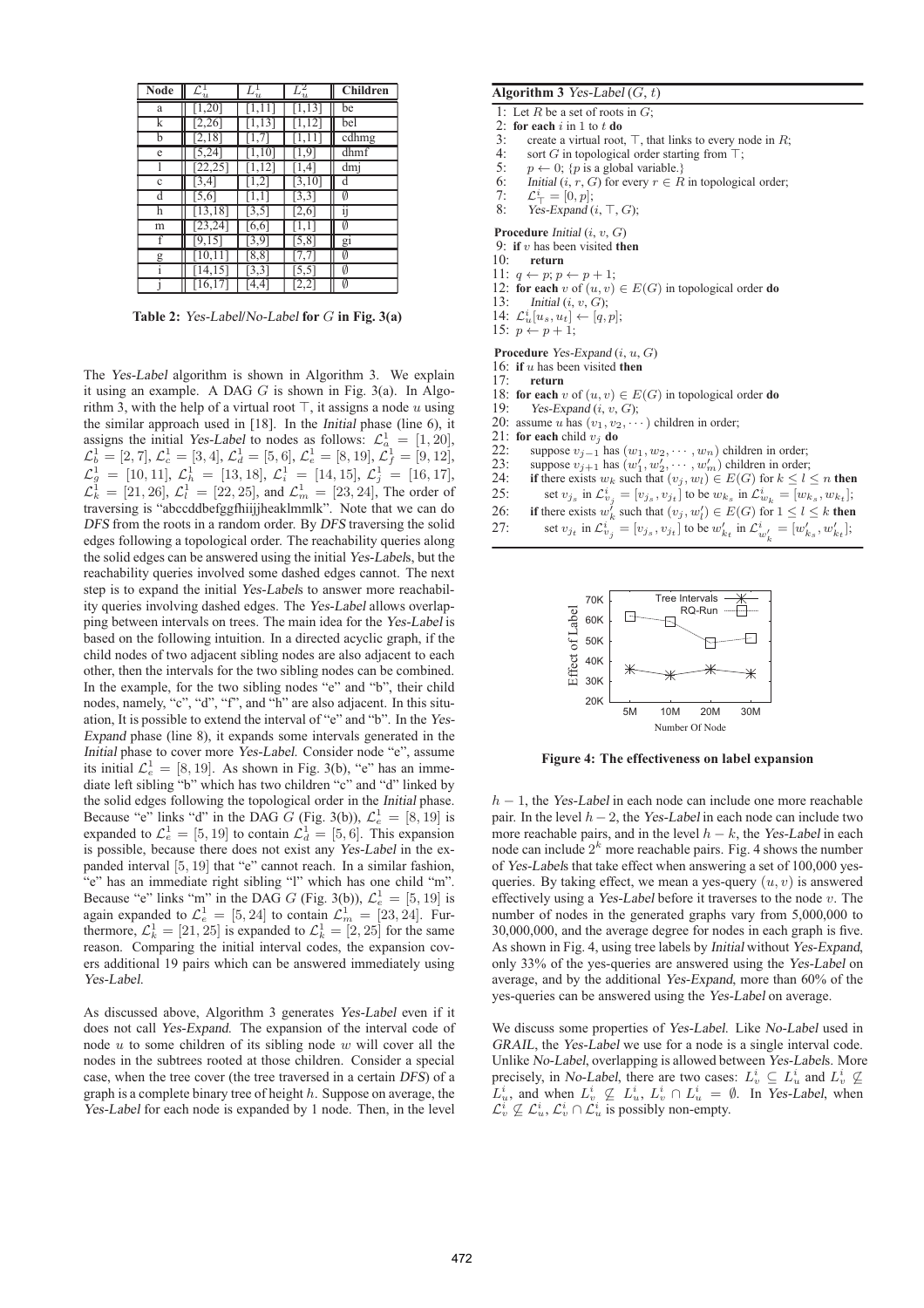**Theorem 4.1:**  $u \sim v$  *if*  $\mathcal{L}_v \subseteq \mathcal{L}_u$ .

**Proof Sketch:** The Yes-Labels generated in the Initial phase are correct following a specific DFS in the topological order. In other words, in DFS, a node will visit its children in the topological order. The DFS results a tree. We prove it level by level from the bottom to the top. Here, we assume that at the k-th level,  $u \sim v$  if  $\mathcal{L}_v \subseteq \mathcal{L}_u$ , on the condition that  $u$  appears at the  $k$ -th level, and  $v$  appears in any level below the  $k$ -th level. It is easy to shown that it is true when  $k$  is the height of the tree minus 1. We prove it for the  $(k-1)$ th level (one level up). Assume u is at the  $(k-1)$ -th level, and v is in any level below the  $(k-1)$ -th level. Let  $\mathcal{L}_u$  (=  $[\mathcal{L}_{us}, \mathcal{L}_{ut}]$ ) and  $\mathcal{L}_v$  $(=[\mathcal{L}_{vs}, \mathcal{L}_{vt}])$  denote the Yes-Label of u and v. There are three cases: u expands its Yes-Label to left, to right, and both. Below, we discuss the case when u expands its Yes-Label to left. The other two cases can be proved in a similar fashion. Assume  $u$  expands its Yes-Label according to the immediate left sibling  $u_0$  where  $u_0$  has children  $(w_1, w_2, \dots, w_n)$ . For simplicity, suppose the Yes-Label of u is expanded to contain the Yes-Label of  $w_n$ , and assume  $w_n$ 's Yes-Label is  $\mathcal{L}_{w_n} = [\mathcal{L}_{w_ns}, \mathcal{L}_{w_nt}]$ ). We have a new Yes-Label for u which is  $\mathcal{L}'_u$  (=  $[\mathcal{L}_{w_n s}, \mathcal{L}_{ut}]$ ). Then, consider a node v below the  $(k-1)$ -th level. There are three cases. First, suppose  $w \to w$  since  $(k-1)$ -th level. There are three cases. First, suppose  $w_n \rightarrow v$  since  $\mathcal{L}_v \subseteq \mathcal{L}_{w_n}$  as proved at the k level. When u expands its Yes-Label to contain  $w_n$  due to the fact that there exists an edge in the graph from u to  $w_n$ , obviously  $u \leadsto v$  and  $\mathcal{L}_v \subseteq \mathcal{L'}_u$ . Second, suppose one of u's child,  $\omega$ , can reach  $v$  ( $\omega \rightarrow v$ ) using the Yes-Labels as proved at the k-th level. Obviously, we have  $u \rightarrow v$  and  $\mathcal{L}_v \subseteq \mathcal{L}'_u$ at the  $(k-1)$ -th level. Third, consider  $(u, v)$  on the condition such that  $w_n \nightharpoonup v$  and  $\omega \nightharpoonup v$  at the k-th level. Here, the case is, by expanding the Yes-Label of  $\mathcal{L}_u$  to  $[\mathcal{L}_{w_n s}, \mathcal{L}_{ut}]$ , whether we may wrongly answer yes, because  $\mathcal{L}_v \subseteq \mathcal{L}_u$ , even though  $u \nrightarrow v$ . The third case is impossible, because this implies that  $\mathcal{L}_{vs}$  appears in  $[\mathcal{L}_{w_n s}, \mathcal{L}_{w_n t}]$ , and  $\mathcal{L}_{vt}$  appears in  $[\mathcal{L}_{us}, \mathcal{L}_{ut}]$ . Due to the interval of  $v$ , its pre-order must be set before  $u_0$  and its post-order be set after u. In the specific DFS, it cannot end up  $\mathcal{L}_v \subseteq \mathcal{L}_u$  in the third case.  $\case.$ 

**Example 4.2:** A DAG G is shown in Fig. 3(a), and one Yes-Label is shown in Table 2. Consider  $\mathcal{L}_{\alpha}^{1} = [1, 20]$  and  $\mathcal{L}_{\alpha}^{1} = [3, 4]$ . Since  $\mathcal{L}_{\alpha}^{1} \subseteq \mathcal{L}_{\alpha}^{1}$ ,  $a \leadsto c$ . Consider  $\mathcal{L}_{\alpha}^{1} = [3, 4]$  and  $\mathcal{L}_{\alpha}^{1} = [5, 6]$ . Even though  $\mathcal{L}_{\alpha}^{1} \not\subseteq \mathcal{L}_{\alpha}$ 

**Remark 4.2:** The Yes-Label  $L^i_u$  for node u is the maximum to *ensure*  $u \sim v$ , if  $L_v^i \subseteq L_u^i$ , for another node v, and is minimum to *verify*  $u \nleftrightarrow v$  *using* BFS/DFS.

**Lemma 4.1:** *Given* No-Label *and* Yes-Label*, and let the codes for*  $u$  *and*  $v$  *be*  $(L_u, \mathcal{L}_u)$  *and*  $(L_v, \mathcal{L}_v)$ *.*  $L_v \not\subseteq L_u$  *and*  $\mathcal{L}_v \subseteq \mathcal{L}_u$  *do not co-occur.*  $\square$ 

**Proof Sketch:** Suppose  $L_v \not\subseteq L_u$  and  $\mathcal{L}_v \subseteq \mathcal{L}_v$  co-occur. As discussed above,  $L_v \nsubseteq L_u$  implies that  $u \nleftrightarrow v$ , and  $\mathcal{L}_v \subseteq \mathcal{L}_u$ implies that  $u \leadsto v$ . Since  $u \not\leadsto v$  and  $u \leadsto v$  contradict with each other, we conclude that  $L_v \not\subseteq L_u$  and  $\mathcal{L}_v \subseteq \mathcal{L}_u$  do not co-occur.  $\Box$ 

The combination of Yes-Label and No-Label can effectively reduce the number of BFS/DFS, because the Yes-Label  $\mathcal{L}_v \subseteq \mathcal{L}_u$  reduces those that need to check  $L_v \subseteq L_u$ .

The Yes-GRAIL algorithm is given in Algorithm 4 which uses both

#### **Algorithm 4** Yes-GRAIL  $(G, (u, v))$

1: **if**  $L_v \nsubseteq L_u$  **then**<br>2: **return** false: return false;  $\{u \not\leadsto v\}$ 3: **if**  $\mathcal{L}_v \subseteq \mathcal{L}_u$  **then**<br>4. **return**  $\text{true}$ 4: **return** true;  $\{u \leadsto v\}$ <br>5: **for every** w of  $(u, w) \in \mathcal{V}$ 5: **for every** w of  $(u, w) \in E(G)$  **do**<br>6: **if**  $L_v \subseteq L_w$  **then** 6: **if**  $L_v \subseteq L_w$  **then**<br>7: **if** Yes-GRAIL if  $Y_{CS}$ -GRAIL  $(G, (w, v))$  = true then 8: **return** true; 9: **return** false;  $\{u \not\rightsquigarrow v\}$ 

Yes-Label and No-Label to answer a reachability query  $(u, v)$ .

# **5. I/O COST MINIMIZATION**

In this section, we discuss how to minimize I/O cost, since the Yes-GRAIL algorithm with both Yes-Label and No-Label still ends up a large number of random I/O accesses. We use  $\mathcal L$  and  $L$  to denote the sets of Yes-Label and No-Label for every node in G. The sizes of  $\mathcal L$  and  $L$  are denoted as  $|\mathcal L|$  and  $|L|$  in addition to the size of graph  $G$ , denoted as  $|G|$ . The problem we study here is how to minimize I/O cost when the memory allocated is  $M$  and the graph  $G$  and the codes generated is much larger than  $M$ , such as  $M \ll |G| + |\mathcal{L}| + |L|$ . Reconsider Yes-GRAIL in this scenario, given graph  $G$  and both  $\mathcal L$  and  $L$  are stored on disk using  $B$ -sized blocks, the number of I/Os cannot be even bounded when answering a single reachability query  $(u, v)$ . We explain the reason below. Let the total number of blocks be  $(|G| + |\mathcal{L}| + |L|)/B$ . Because  $M \ll |G| + |\mathcal{L}| + |L|$ , in the worst case, every block is missing in the buffer when needed. As shown in Yes-GRAIL, when both  $\mathcal{L}_v \subseteq \mathcal{L}_u$  and  $L_v \nsubseteq L_u$  are not true, it needs to check reachability from every child node of  $u, w$ , by issuing a set of intermediate reachability queries  $(w, v)$ . If one of the children, w, can reach v, then  $u$  can reach  $v$ . In the worst case, the number of I/Os can be possibly,  $P_d \cdot d_m^{P_d}$ , where  $P_d$  is the diameter of graph G (the longest possible path) and  $d_m$  is the maximum degree of a node in  $G$ . Even though in real cases when considering the average degree  $d_a$  and the shortest path  $P_s$ , the possible number of I/Os is still as large as  $P_s \cdot d_s^{P_s}$ . Such I/O cost will be multiplied by |Q| if there are |Q| reachability queries to be answered.

The main ideas of our approach are as follows to process a single reachability query  $(u, v)$ .

- First, we store all nodes of graph  $G$  in a topological order on disk. For a node  $u$  in  $G$ , we store all its information in an entry, denoted entry(u) =  $(L_u, \mathcal{L}_u, A_u)$ , where  $L_u$  is the d No-Label  $L_v = (L_1^1, L_2^2, \ldots, L_d^d)$   $\mathcal{L}_v$  is the t Ves-Label d No-Label  $L_u = (L_u^1, L_u^2, \dots, L_u^d), \mathcal{L}_u$  is the t Yes-Label  $\mathcal{C} = (\mathcal{C}^1, \mathcal{C}^2, \dots, \mathcal{C}^t)$  and A is the adjacency list of  $\mathcal{L}_u = (\mathcal{L}_u^1, \mathcal{L}_u^2, \cdots, \mathcal{L}_u^t)$ , and  $A_u$  is the adjacency list of  $u$  (a list of its children) in topological order. We denote it  $u$  (a list of its children) in topological order. We denote it YNG-Index, because it contains all Yes-Label, No-Label, as well as  $G$  itself. The total  $|V|$  entries are stored in  $B$ -sized pages on disk.
- Second, in order to minimize the number of I/O accesses to access YNG-Index in possible sequential I/Os, we use BFS (Breadth-First Search) instead of DFS. With BFS, it consumes memory space to maintain nodes in a heap in BFS. We maintain the heap in pages in the same buffer used for holding pages for YNG-Index in the same manner. In this way, the access to index and graph is bounded by |YNG-Index| with additional I/O cost to access the heap-on-disk.
- Third, the heap-on-disk reduces the number of I/Os accessing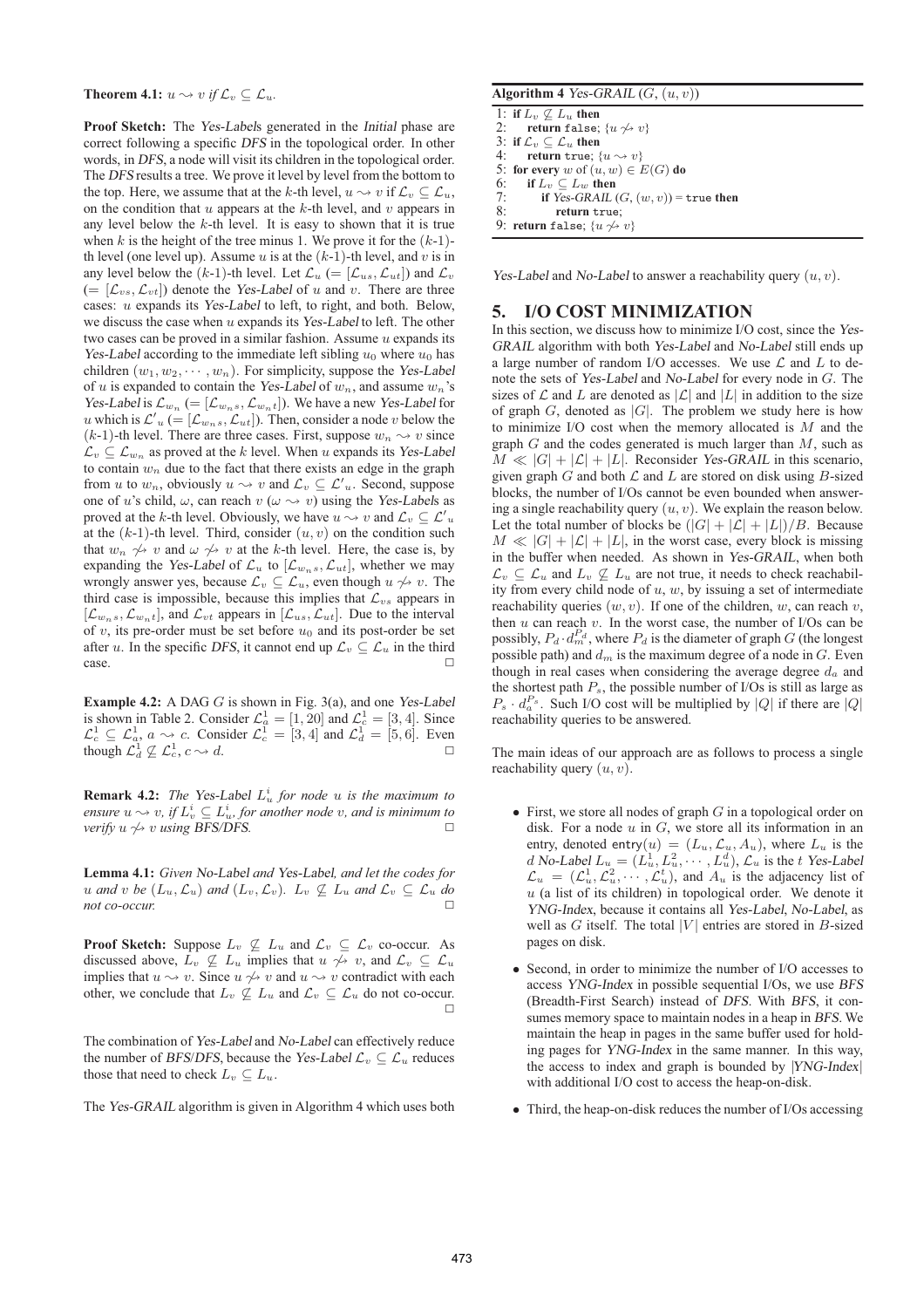## **Algorithm 5** RQ-Run (Q)

| <b>Input:</b> A set of reachability queries $Q = \{(u_i, v_i)\}\$<br><b>Output:</b> The answers to $Q$ |  |
|--------------------------------------------------------------------------------------------------------|--|
| 1: Sort all the queries in $Q = \{(u_i, v_i)\}\$ by $u_i$ ;                                            |  |
| 2: Keep all the Yes-Label/No-Label for every $v_i$ in memory;                                          |  |
| 3: Divide all $Q$ into $N$ partitions;                                                                 |  |
| 4: Let $D_i$ be the j-th partition in which every entry is in the form of                              |  |
| $(u_i, v_i, w_i)$ where initially $w_i = u_i$ ;                                                        |  |
| 5: for $i = 1$ to N do                                                                                 |  |
| 6:<br>for each $(u_i, v_i, w_i)$ in topological order of $w_i$ in $D_i$ do                             |  |
| 7:<br>if the answer to $(u_i, v_i)$ has not been marked yes then                                       |  |
| 8:<br>Access the index of $w_i$ ;                                                                      |  |
| 9:<br>if $\mathcal{L}_{v_i} \subseteq \mathcal{L}_{w_i}$ then                                          |  |
| 10:<br>mark the answer to $(u_i, v_i)$ as yes;                                                         |  |
| 11:<br>else if $L_{v_i} \not\subseteq L_{w_i}$ then                                                    |  |
| 12:<br>mark the answer to $(u_i, v_i)$ as no;                                                          |  |
| 13:<br>else                                                                                            |  |
| 14:<br>for each $c_i$ of children of $w_i$ do                                                          |  |
| 15:<br>if $c_i$ is before $v_i$ by topological order then                                              |  |
| 16:<br>put $(u_i, v_i, c_i)$ to the corresponding partition $D_k$ ;                                    |  |
|                                                                                                        |  |

YNG-Index, but it still ends up random I/O accesses. In order to maximize sequential I/O accesses, we divide the heap-ondisk into N partitions,  $D_1, D_2, \cdots, D_N$ . Recall all nodes in  $G$  are numbered based on a topological order. The  $D_i$ partition is used to keep user-given reachability query  $(u, v)$ or its intermediate reachability queries  $(w, v)$  in BFS if w is put into partition  $D_i$ . These intermediate reachability queries  $(w, v)$  are issued during BFS to check  $(u, v)$  by checking  $(w, v)$  instead given  $u \rightsquigarrow w$  is ensured. The N partitions allow us to delay checking of some reachability queries in order to ensure sequential I/Os.

• Fourth, we expand the same partitioning strategy using sequential I/Os, to process a batch of user-given reachability queries Q. The main benefit of our approach to process a set of reachability queries  $Q$  is that it only needs to scan YNG-Index once at most.

The algorithm, called RQ-Run, is shown in Algorithm 5.

First, line 1, we sort all queries in  $Q = \{(u_i, v_i)\}\$  by increasing order of  $u_i$  for  $1 \leq i \leq |Q|$ . Recall in YNG-Index, all entries are stored following such an order. If  $u < v$  then u is stored in a disk-page before the disk-page where  $v$  appears.

Second, line 2, for a pair of  $(u_i, v_i)$  in  $Q$ ,  $u_i$  is the source and  $v_i$  is the destination. We retrieve all the Yes-Label and No-Label  $(\mathcal{L}_{v_i}, L_{v_i})$  from entry $(v_i)$  for every destination  $v_i$  in memory. It is important to note that we do not need to maintain the adjacency list  $A_{v_i}$  in entry( $v_i$ ) in main memory, and the size of ( $\mathcal{L}_{v_i}, L_{v_i}$ ) is  $d + t$  pairs of integers which is small in size. These codes are used to process reachability queries. It is important to notice that it is possible that the label of every  $v_i$  cannot hit the memory cache. In case when a cache miss occurs, we issue one more sequential scan on the YNG-Index, by sorting all queries in  $Q = \{u_i, v_i\}$  by increasing order of  $v_i$  for  $1 \leq i \leq |Q|$ . Since labels in YNG-Index are sorted in topological order, we can ensure that one sequential scan is enough to load the labels of all  $v_i$ s.

Third, line 3-4, we prepare N partitions,  $(D_1, D_2, \cdots, D_N)$ , of heap-on-disk, which will reside in memory when possible. Suppose there are  $n = |V|$  nodes and the topological order is in the range of 1 to *n*. The *j*-th partition  $D_i$  is used to keep the reachabil-

| <b>Step</b> |    | $D_2$ |     | YNG-Index |
|-------------|----|-------|-----|-----------|
|             | а  |       |     | $\it a$   |
|             | ab |       |     | kb        |
|             | ab | ec    | dhm |           |

**Table 3: The Traces**

ity queries, if its source node  $u_i$  is in the range of  $[(j-1)\lceil \frac{n}{N} \rceil + 1 \cdot i\lceil \frac{n}{N} \rceil]$  Initially we put a reachability query  $(u_i, u_j)$  into  $D_i$ .  $1, j\lceil \frac{n}{N} \rceil$ . Initially, we put a reachability query  $(u_i, v_i)$  into  $D_j$ , if  $u_j$  is in its range, as  $(u_i, v_i, w_j)$  where  $w_j - u_j$ . We explain it if  $u_i$  is in its range, as  $(u_i, v_i, w_i)$  where  $w_i = u_i$ . We explain it below. For a given reachability query  $(u_i, v_i)$ , if we cannot answer it by either Yes-Label or No-Label immediately, we need BFS by issuing a set of intermediate reachability queries  $\{(w_i, v_i)\}\)$  if  $w_i$ is a child of  $u_i$ , because  $u_i$  can reach  $w_i$  and then  $u_i$  can reach  $v_i$ if  $w_i$  can reach  $v_i$ . In the triple of  $(u_i, v_i, w_i)$ , the last two form a reachability query  $(w_i, v_i)$  to check reachability for the original reachability query  $(u_i, v_i)$ , provided  $u_i \rightsquigarrow w_i$  is known.

Fourth, line 5-16, in order to sequential access the YNG-Index, we process the partitions  $D_i$  in order, because all nodes are stored in YNG-Index in such an order. We load each partition  $D_i$  in order (line 5). Each time we load a partition  $D_i$  into memory, we access all entries  $(u_i, v_i, w_i)$  in  $D_i$  in topological order of  $w_i$  (line 6). Recall all  $D_i$ s are partitioned based on topological order of  $w_i$ . In line 8, we ensure all  $w_i$ s are accessed sequentially on YNG-Index. After loading the label of  $w_i$ , we can compare the label of  $w_i$  and the label of  $v_i$  since the label of all  $v_i$ s have been loaded beforehand (line 2). There are three situations. (1) If  $\mathcal{L}_{v_i} \subseteq \mathcal{L}_{w_i}$ , we ensure that the answer of the original query  $(u_i, v_i)$  is yes and we stop expansion (line 9-10). (2) If  $L_{v_i} \not\subseteq L_{w_i}$ , we can also stop expansion because we can make sure the answer of any expanded query should be no (line 11-12). (3) If neither of the above two situations happens, we should expand the current result by adding all children of  $w_i$ . Since for each child  $c_i$  of  $w_i$ , the label of  $c_i$  is not loaded and loading the label of  $c_i$  in the current step will issue random I/Os. We simply put it into the corresponding partition  $D_k$ of  $c_i$  sequentially and the label of  $c_i$  will be loaded after loading the partition  $D_k$  later on.

We explain the sequential I/O using  $G$  in Fig. 3(a). Here, the nodes of G are stored in the YNG-Index in a topological order. We focus on the sequential I/Os by ignoring all the possible Yes-Label/No-Label. Assume  $N = 3$ ,  $D_1$ ,  $D_2$ ,  $D_3$  and  $D_4$  are used to keep source nodes in akb, elc, dhm, and fgi respectively. Consider processing a reachability query  $(a, m)$ . The steps are shown in Table 3. First, we load the labels and child nodes of a from the YNG-Index. We check that neither  $\mathcal{L}_m \subseteq \mathcal{L}_a$  nor  $L_m \not\subseteq L_a$  holds. We append the child b of a into  $D_1$  ( $D_1$  is now in memory) and append the child  $e$  of  $a$  into  $D_2$  (on disk). We pop  $b$  from the memory heap  $D_1$ , and visit k and b sequentially on YNG-Index in order to load the labels and child nodes of b. We check that neither  $\mathcal{L}_m \subseteq \mathcal{L}_b$  nor  $L_m \not\subseteq L_b$  holds, and thus we continue to expand b to append its child nodes into the corresponding partitions. Next, we load partition  $D_2$  with two elements  $e$  and  $c$  into memory. We load the labels and child nodes of e from the YNG-Index. We find that  $\mathcal{L}_m \subseteq \mathcal{L}_e$ . We stop expansion and conclude that  $a \rightsquigarrow m$ .

## **5.1 The Number of I/Os**

Consider a single reachability query  $q = (u, v)$ . We use  $T(q)$ to denote a subset of nodes in  $G$  that satisfy all of the following conditions:

1.  $u \in T(q)$ .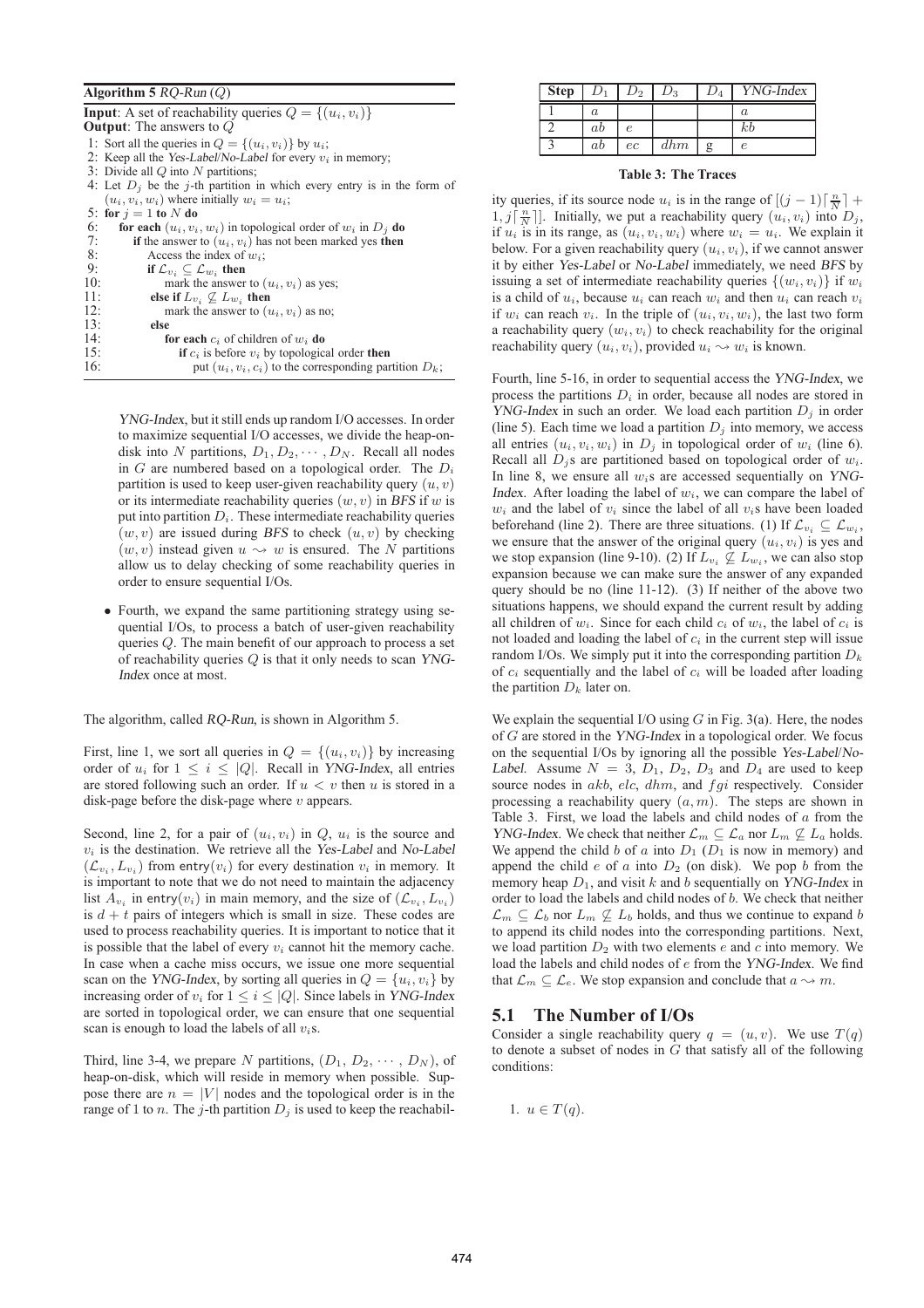- 2. For each  $w \in T(q)$ ,  $u \rightsquigarrow w$ .
- 3. For each  $w \in T(q)$ ,  $L_v \subseteq L_w$ .
- 4. For each  $w \in T(q)$ ,  $\mathcal{L}_v \not\subseteq \mathcal{L}_w$ .
- 5. For each  $w \in T(q)$ , if  $w \neq u$ , then there exists  $(w', w) \in$ <br> $E(G)$  such that  $w' \in T(q)$  $E(G)$ , such that  $w' \in T(q)$ .

 $T(q)$  is actually the maximum number of intermediate reachability queries needed to be expanded when answering the query  $q$  using Algorithm 5. Usually,  $T(q) \ll |V(G)|$ . When the answer to q is yes, the number of intermediate reachability queries can be even less, because once there is a certain  $w \in T(q)$  such that  $\mathcal{L}_v \subseteq \mathcal{L}_w$ , we can stop all expansions of intermediate queries and return yes as the final answer. We have the following lemma.

**Lemma 5.2:** *The number of I/Os needed to answer a single reachability query*  $q = (u, v)$  *is bounded by*  $O(\frac{|G| + |L| + |\mathcal{L}| + |T(q)|}{B} + N)$ ,<br>where  $|G| = |V(G)| + |E(G)|$  is the size of the graph | L| and | C| *where*  $|G| = |V(G)| + |E(G)|$  *is the size of the graph,*  $|L|$  *and*  $|\mathcal{L}|$ *are the sizes of* No-Label *and* Yes-Label *respectively,* B *is the block size, and* N *is the number of partitions.* 

**Proof Sketch:** Since we need to scan the whole YNG-Index with size  $O(|L| + |\mathcal{L}| + |Q|)$  once sequentially. The number of I/Os used in index scan is at most  $O(\frac{|G|+|L|+|C|}{B})$ . We also need to scan the N partitions which keep intermediate queries sequentially scan the N partitions which keep intermediate queries sequentially. Suppose the sizes of the N partitions are  $P_1$ ,  $P_2$ , ...,  $P_N$ , the total number of I/Os by scanning the partitions is at most  $\sum_{i=1}^{N} \left( \left[ \frac{P_1}{B} \right] \right)$  $\frac{1}{B}$  +  $1) \leq \frac{\sum_{i=1}^{N} P_i}{B} + N = \frac{T(q)}{B} + N$ . All together, we conclude that the number of I/Os is bounded by  $O(\frac{|G|+|L|+|C|+|T(q)|}{B}+N)$ .  $\Box$ 

As shown in Lemma 5.2, we need to scan the whole YNG-Index to answer a single query. Actually, we can do even better as follows. In order to answer a single query, we do not need to scan every block of the YNG-Index. We can jump to the next intermediate query in the heap-on-disk with smallest topological order directly. Since intermediate queries in the heap-on-disk are visited in topological order. We only need to jump in a forward manner and never need to go back. In such a way, the number of I/Os can be bounded by  $O(|T(q)|)$  when  $|T(q)| < \frac{|G| + |L| + |\mathcal{L}|}{B}$ .

An important feature of Algorithm 5 is that, when answering multiple queries, the number of I/Os caused on scanning YNG-Index does not increase. The only thing that influences the number of I/Os is the number of intermediate queries generated. We have the following lemma.

**Lemma 5.3:** *The number of I/Os that are needed to answer a set of reachability queries,*  $Q = \{(u_i, v_i)\}\$ , for  $1 \leq i \leq |Q|$ ,  $\ldots$   $\ldots$   $\ldots$   $\ldots$   $\ldots$   $\ldots$   $\ldots$   $\ldots$   $\ldots$   $\ldots$   $\ldots$   $\ldots$   $\ldots$   $\ldots$   $\ldots$   $\ldots$   $\ldots$   $\ldots$   $\ldots$   $\ldots$   $\ldots$   $\ldots$   $\ldots$   $\ldots$   $\ldots$   $\ldots$  *is bounded by*  $O(\frac{|G|+|L|+|C|+\sum_{q\in Q}|T(q)|}{B}+N)$ *, where*  $|G|=|V(G)|+|E(G)|$  *is the size of the graph*  $|L|$  *and*  $|C|$  *are the sizes*  $|V(G)| + |E(G)|$  *is the size of the graph,*  $|L|$  *and*  $|L|$  *are the sizes of* No-Label *and* Yes-Label *respectively,* B *is the block size, and* N *is the number of partitions.*  $\Box$ 

**Proof Sketch:** In Algorithm 5, we scan YNG-Index once to load the  $L$  and  $\mathcal L$  labels for every intermediate query generated by the multiple queries when needed. The I/O cost on YNG-Index scan is still  $O(\frac{|G|+|L|+|L|}{B})$ . For I/Os cost caused by the intermediate<br>queries, suppose the sizes of the N partitions are  $P_1$ ,  $P_2$ ,  $P_3$ queries, suppose the sizes of the N partitions are  $P_1$ ,  $P_2$ , ...,  $P_N$ to keep all the intermediate results for all queries. The I/O cost is at most  $\sum_{i=1}^{N} (\lfloor \frac{P_1}{B} \rfloor + 1) \leq \frac{\sum_{i=1}^{N} P_i}{B} + N$ , since  $\sum_{i=1}^{N} (I(G))$ . By putting all together we conclude that the is at most  $\sum_{i=1}^{N} (\lfloor \frac{P_1}{B} \rfloor + 1) \leq \frac{2i-1+i}{B} + N$ , since  $\sum_{i=1}^{N} P_i = \sum_{g \in O} |T(g)|$ . By putting all together, we conclude that the number  $_{q\in Q}$  |T(q)|. By putting all together, we conclude that the number of I/Os is bounded by  $O(\frac{|G|+|L|+|C|+\sum_{q\in Q}|T(q)|}{B}+N).$   $\Box$ 

The optimal I/O for the reachability queries depends on (a) the quality of the Yes-Label/No-Label, and (b) the traversal order. The factor (a) determines the total size of the intermediate results which may need to be stored on disk, and the factor (b) determines how to access such intermediate results. For the factor (a), the No-Label is well studied, and we introduce the Yes-Label which further reduces the number of intermediate results when processing queries. For the factor (b), we minimize the I/O cost by sequentially scanning the intermediate results. The reason is that, for reachability queries, if we have obtained the answers, no traversing is needed, otherwise all the intermediate results need to be checked. With all the intermediate results on disk, Yes-Label reduces the intermediate results, and at the same time RQ-Run scan the intermediate results only once. In total, RQ-Run makes the I/O cost minimized.

## **5.2 Memory Consumption and Sequential I/Os**

We discuss the least memory consumption in order to ensure the sequential I/Os. In order to answer multiple queries  $Q = \{(u_i, v_i)\}\$ using Algorithm 5, where only sequential I/Os are allowed. The memory consumption consists of three parts: 1) the memory used for the initial queries, 2) the memory used for the YNG-Index, and 3) The memory used for the intermediate queries.

For 1), first, we need to load the labels of all  $v_i$  into memory. Because each time we generate a new intermediate query  $(w_i, v_i)$ , after loading the label of  $w_i$  sequentially, we need to check whether  $L_{v_i} \nsubseteq L_{w_i}$  or  $\mathcal{L}_{v_i} \subseteq \mathcal{L}_{w_i}$  in order to prune  $(w_i, v_i)$ . If we load the label of  $v_i$  from disk, we issue a random  $U$ O on the *VNG-Index* the label of  $v_i$  from disk, we issue a random I/O on the YNG-Index, which is not expected. Second, we need to know the updated result of every query  $(u_i, v_i) \in Q$ . It is because every time if we know  $\mathcal{L}_{v_i} \subseteq \mathcal{L}_{w_i}$  for a certain intermediate result  $(u_i, v_i, w_i)$ , we know the answer of the original query  $(u_i, v_i)$  is yes and we can prune all intermediate results generated from the query  $(u_i, v_i)$ . This part can be done using a bitmap of size  $|Q|$ . The total memory used for the initial queries should be  $O(|Q|)$ .

For 2), we only need to scan YNG-Index once. Each time, we load B bytes from YNG-Index. The memory used for the YNG-Index is bounded by  $O(B)$ .

For 3), for a set of queries Q and a certain query  $q \in Q$ , we define  $T_j(q) = T(q) \cup D_j$ . We have  $D_j = \sum_{q \in Q} T_j(q)$ . The mem-<br>contained for the intermediate entries should be used. ory used for the intermediate queries should be  $\max_{j=1}^{N} \{D_j\} =$  $\max_{j=1}^{N} \{ \sum_{q \in Q} T_j(q) \}$ . Suppose on average, the number of inter-<br>mediate queries generated in each partition for a certain query q is mediate queries generated in each partition for a certain query  $q$  is I. The average memory used for the intermediate queries should be  $O(I \times |Q|)$ . We have the following lemma.

**Lemma 5.4:** *In order to ensure sequential I/Os when answering a set of reachability queries*  $Q$ *, the memory consumption is*  $O(|Q| + B + I \times |O|)$  on average  $B + I \times |Q|$  *on average.* 

**Proof Sketch:** The result can be easily derived from the above discussions.

When a certain  $T_i(q)$  becomes too large, it is possible that  $|T_i(q)|$ is not bounded by  $O(I)$ . We will discuss such issues in the next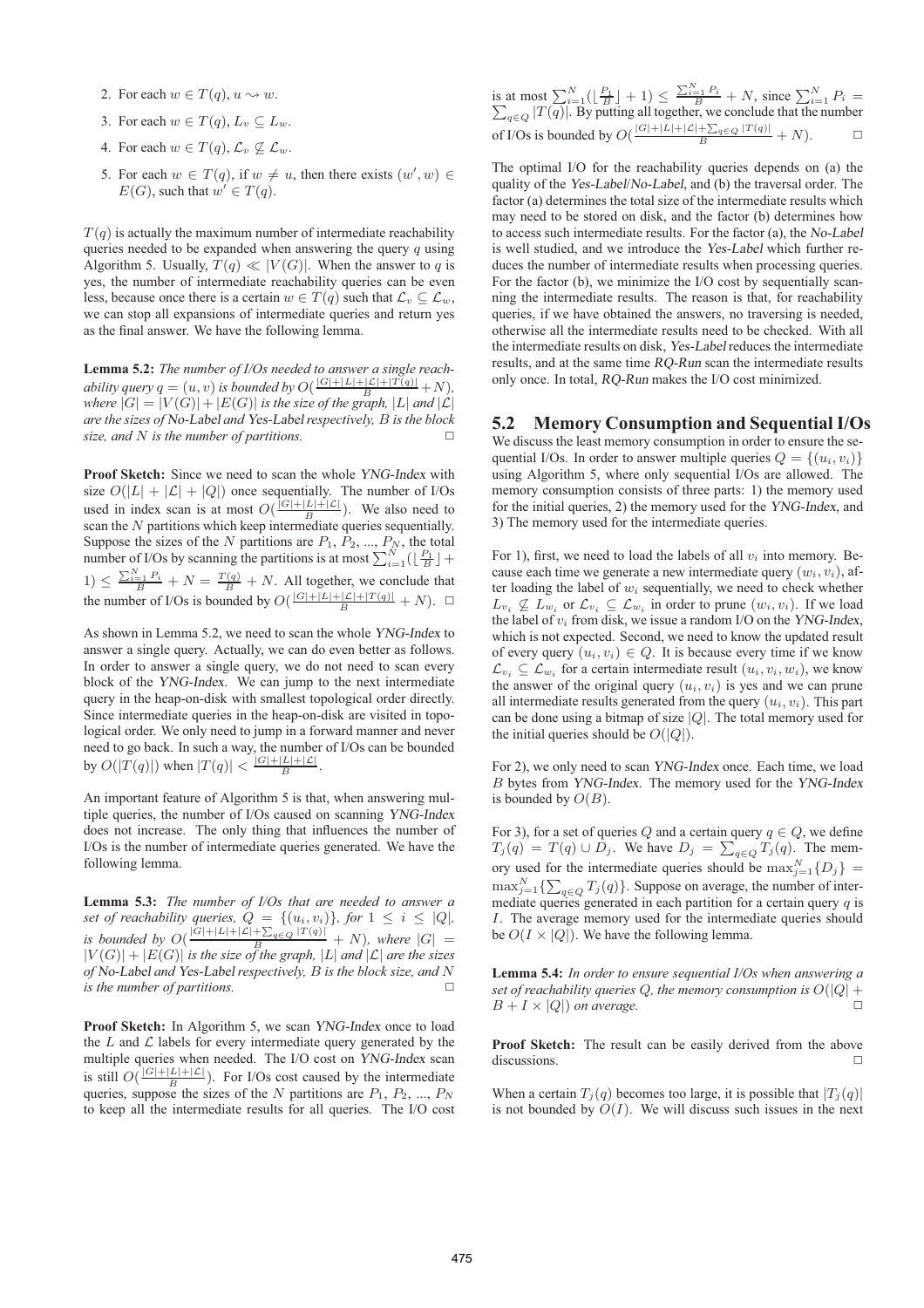

**Figure 5: Vary Number of Queries** |Q| **(Synthetic)**

| Parameter               | Range                    | <b>Default</b>  |
|-------------------------|--------------------------|-----------------|
| Number of Queries $ Q $ | 5K, 10K, 20K, 40K, 100K  | 20 <sub>K</sub> |
| Memory Ratio $M$        | 0.2, 0.4, 0.6, 0.8, 1.0  |                 |
| Block Size B            | 16K, 32K, 64K, 128K      | 64K             |
| Yes-Query Ratio $R$     | 0, 0.2, 0.4, 0.6, 0.8, 1 |                 |
| Graph Size $ V(G) $     | 5M, 10M, 20M, 30M        | 10M             |
| Average Degree $D$      | 1, 2, 3, 4, 5            |                 |

**Table 4: Parameters**

part.

## **5.3 Dealing with Possible Cores**

In our experiments, we find that for some real graphs, there are some nodes with extremely large out degrees. For example, in the citeseerx dataset used in our experiments, there are 6,540,399 nodes and 15,011,259 edges. The maximum out degree for a certain node is larger than 180,000. We call each node with extremely large out degree a core. The number of cores in each graph is usually small.

Consider an intermediate query  $(u_i, v_i, w_i)$ , where  $w_i$  is a core. If neither  $L_{v_i} \nsubseteq L_{w_i}$  nor  $\mathcal{L}_{v_i} \subseteq \mathcal{L}_{w_i}$ , we will expand  $w_i$  and put a large number of intermediate queries into the heap-on-disk. In such a situation, when answering  $q = (u_i, v_i)$ , it is possible that  $|T_i(q)|$ is not bounded by  $O(I)$  for a certain partition  $D_i$ .

In order to handle cores, for each core  $u \in V(G)$ , we precompute all the nodes that  $u$  can reach and manage them using a bitmap. We load the bitmaps of cores into memory before processing queries. As an indicator, suppose there are 10, 000, 000 nodes and 5 cores in the graph. We need  $5 \times \frac{10,000,000}{8}$  bytes to store all 5 bitmaps, which is less than 6 MB memory. After loading all bitmaps into which is less than 6 MB memory. After loading all bitmaps into memory, when processing queries, for each intermediate query  $(u_i,$  $v_i, w_i$ ) where  $w_i$  is a core, we can answer the query  $(w_i, v_i)$  in  $O(1)$  time using the in-memory bitmaps, and do not need to expand  $w<sub>i</sub>$ . In such a way, we can avoid adding a large number of child nodes of  $w_i$  into the heap-on-disk and thus bound the total memory consumed.

# **6. PERFORMANCE STUDIES**





**Figure 7: Vary Available Memory Ratio** M **(Synthetic)**

We conducted extensive performance studies to test our approaches. We compare two algorithms, denoted as RQ-Run and GRAIL. RQ-Run denotes our approach to process multiple reachability queries using Algorithm 5. GRAIL denotes the approach introduced in [23]. The LRU (Least Recently Used) buffer replacement strategy is used when the memory is not enough. We only compare our approach with GRAIL because it is the currently known only approach that can handle massive graphs in terms of index construction time/space. For each test, we record the query processing time as well as the total number of I/Os. All the algorithms were implemented using Visual C++ 2005 and tested on a PC with 2.66GHz CPU and 3.43GB memory running Windows XP.

**Datasets:** We use three large real datasets, namely, citeseerx, gouniprot, and uniprot150. citeseerx (citeseerx.ist.psu.edu) includes citations among papers. The graph of citeseerx contains 6,540,399 nodes (papers) and 15,011,259 edges (citations), with average degree 2.30 for each node. go-uniprot includes the Gene ontology and annotations from the UniProt dataset (www.uniprot.org). The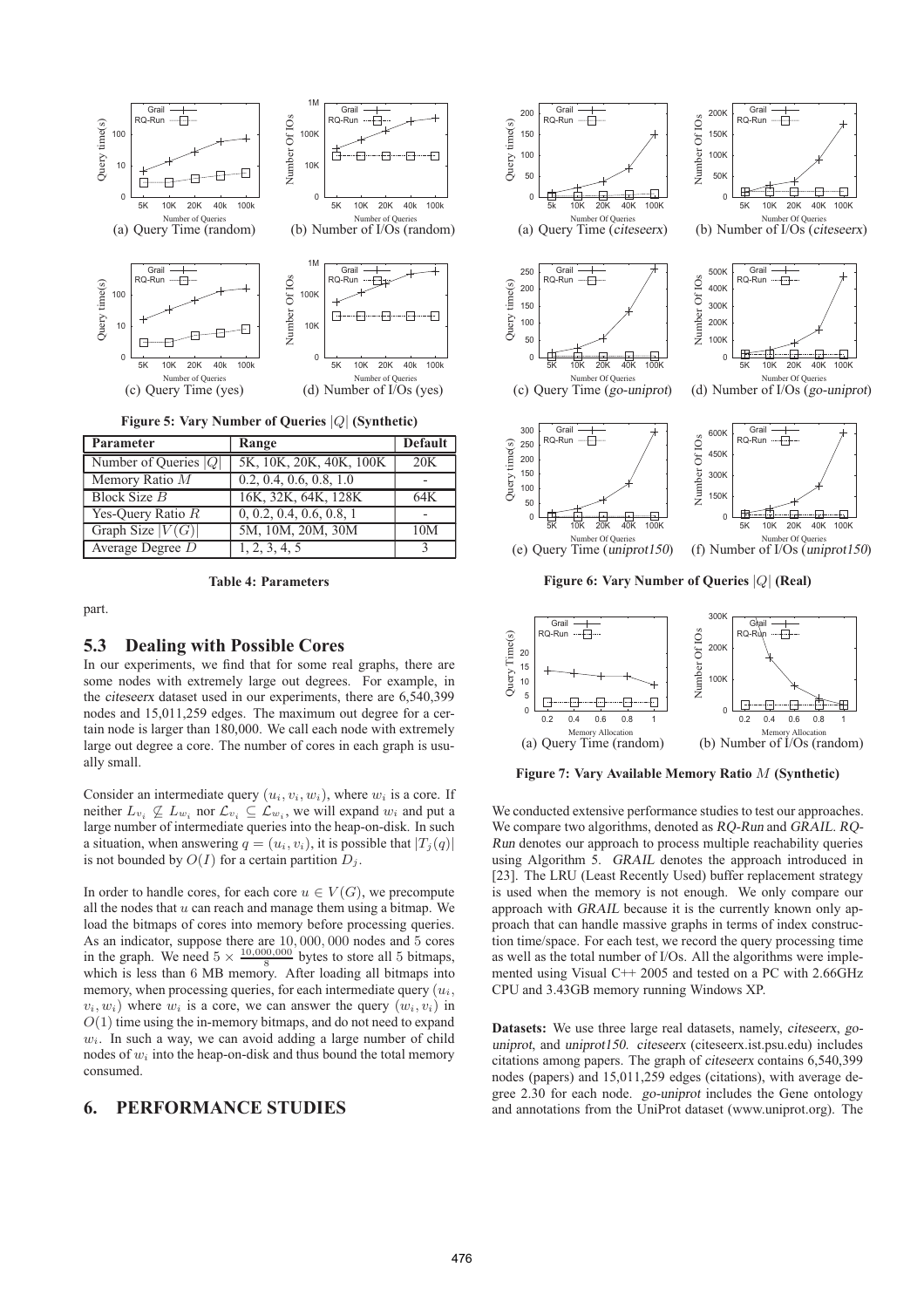



**Figure 9: Vary Block Size** B **(Synthetic)**

graph of go-uniprot contains 6,967,956 nodes and 34,770,235 edges, with average degree 4.99 for each node. The *uniprot150* dataset is obtained from the RDF graph of the UniProt dataset. The graph of uniprot150 contains 25,037,600 nodes and 25,037,598 edges, with average degree 1.0 for each node. Among the three datasets, gouniprot is a dense graph and uniprot150 is a sparse graph. The density of the citeseerx dataset is between go-uniprot and uniprot150. The citeseerx dataset contain cores (nodes with very large degree) and the go-uniprot and uniprot150 datasets do not contain cores. When dealing with cores, we use the bitmap technique in both GRAIL and our RQ-Run algorithm. We also generate several large synthetic datasets with number of nodes ranging from 5,000,000 to 30,000,000. We use the graph generation algorithm used in GRAIL [23] to generate synthetic graphs.

**Queries:** For each dataset, we randomly select a set of queries such that every pair  $(u, v)$  will be selected with the same probability. We found that the answers for randomly selected queries are almost no-queries for all datasets. We prepare another set of yes-



**Figure 10: Vary Ratio of Yes-Queries** R **(Synthetic)**



**Figure 11: Vary Graph Size** <sup>|</sup><sup>V</sup> (G)|**(Synthetic)**

queries. Every pair  $(u, v)$  with  $u \rightarrow v$  will be selected with the same probability. We do our testing on the two query sets for every case. We also vary the ratio of yes-queries by randomly selecting a certain number of queries from each of the two query sets.

**Index Construction:** For GRAIL, the index includes the graph information and the No-Label for each node in the graph. For each node, we create five No-Label which is the same as used in GRAIL. For RQ-Run, the index include the graph information, the No-Label for each node, as well as the Yes-Label for each node. For each node, we create two Yes-Label and three No-Label, which has best performance considering the size of the index, the effectiveness of pruning intermediate results, and the memory usage when processing queries. The time for creating each index is less than five minutes. For each dataset, the index size for GRAIL is the same with the index size for RQ-Run. For the citeseerx dataset, the size of the original graph is 172,413,264 bytes and the size of the index is 347,822,592 bytes for both GRAIL and RQ-Run. For the gouniprot dataset, the size of the original graph is 278,273,152 bytes and the size of the index is 445,671,004 bytes for both GRAIL and RQ-Run. For the uniprot150 dataset, the size of the original graph is 400,601,584 bytes and the size of the index is 1,201,804,792 bytes for both GRAIL and RQ-Run. For synthetic dataset, the default graph contain 10,000,000 nodes and 30,000,000 edges. The size of original graph is 320,000,000 bytes and the size of index is 720,000,000 bytes.

**Parameters:** We vary several parameters to test the scalability of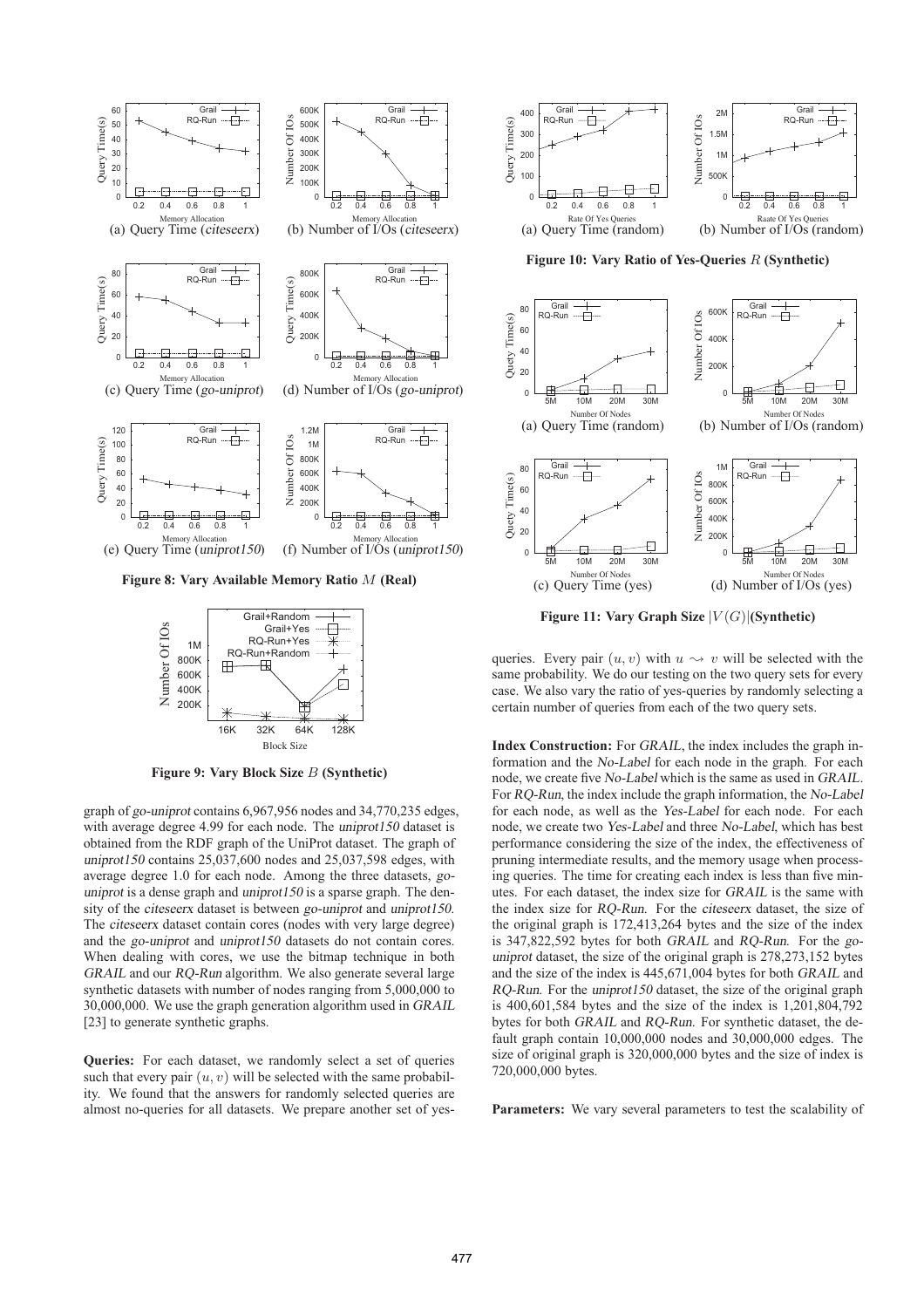

**Figure 12: Vary Average Degree** D **(Synthetic)**

our approach. (1) The number of queries  $|Q|$  is the number of reachability queries used in each test. (2) The available memory ratio M is the ratio of the available memory used to the size of the index. When the available memory ratio is 1, it means the whole index including the graph can be kept in memory. Since the index sizes of GRAIL and  $RQ$ -Run are the same. For a certain  $M$ , the available memory used for both GRAIL and RQ-Run is the same. When not varying memory ratio, we set our default available memory to be 128MB for all datasets. (3) The block size  $B$  is the size of each disk page. (4) The graph size  $|V(G)|$  is the number of nodes in the graph. (5) The average degree  $D$  is the average number of adjacent edges for each node in the graph. We have  $D = \frac{|E(G)|}{|V(G)|}$ .<br>The ranges for all parameters and their default values are obound in The ranges for all parameters and their default values are shown in Table 4. Unless otherwise stated, when varying a certain parameter, we will use the default value for all the other parameters.

**Vary Number of Queries**  $|Q|$ : We vary the number of queries  $|Q|$ from 5,000 to 100,000. The results on the synthetic dataset are shown in Fig. 5. Fig. 5 (a) and Fig. 5 (b) show the processing time and number of I/Os using the random query set. When the number of queries  $|Q|$  increases, the processing time for both GRAIL and RQ-Run increase. The processing time for GRAIL increases sharply when  $|Q|$  is large, because processing a large number of reachability queries will produce a large number of random I/O accesses. When  $|Q|$  is 100,000, RQ-Run is more than ten times faster than GRAIL. When  $|Q|$  increases, the I/O cost for GRAIL also increases sharply, while the RQ-Run algorithm keeps stable. This is because RQ-Run scan the index only once no matter how many queries in the query set  $Q$  need to be processed. The extra I/O cost using RQ-Run is only on scanning the intermediate tuples in the heap-on-disk sequentially. Also the gap between RQ-Run and GRAIL for yes-queries is larger than the gap between RQ-Run and GRAIL for random queries. This suggests that the Yes-Label has advantages when the number of yes-queries is large. Fig. 5 (c) and Fig. 5 (d) show the processing time and number of I/Os using the yes-query set. The curves for RQ-Run are similar to those of random queries. For GRAIL, answering yes-queries take much more time and cost much more I/O accesses than answering random queries. This is because GRAIL is a No-Label based algorithm, when answering yes-queries, it needs to expand the whole

path from the source node to destination node for every yes-query. The expansion takes a lot of time, and consumes a lot of random I/Os. As shown in this figure, the effectiveness of the breadth first traversal and Yes-Label are obvious.

The results on real datasets using the random query set are shown in Fig. 6. Fig. 6 (a) and Fig. 6 (b) show the processing time and number of I/Os when varying  $|Q|$  on the *citeseerx* dataset. When the number of queries  $|Q|$  is small, the gap between GRAIL and  $RQ-Run$  is small, but when  $|Q|$  increases, the processing time and number of I/Os for GRAIL increase sharply while those for RQ-Run increase slowly. This is because when  $|Q|$  is small, the dominant part for RQ-Run is on scanning the YNG-Index, which is costly. When  $|Q|$  becomes large, the cost on scanning the YNG-Index does not increase with the number of queries. So the extra I/O and time cost are only spent on scanning the intermediate tuples sequentially. Such cost increases linearly with the number of queries. The processing time and I/O cost for the go-uniprot dataset are shown in Fig. 6 (c) and Fig. 6 (d) respectively, and the results for the uniprot150 dataset are shown in Fig. 6 (e) and Fig. 6 (f). The results for both go-uniprot and uniprot150 are similar to those on the citeseerx dataset. The results for real datasets using the yesquery set are similar to those on the synthetic dataset. We do not show them for the lack of space.

**Vary Available Memory Ratio** M**:** We vary the available memory ratio  $M$  from 0.2 to 1. Fig. 7 shows the results on the synthetic dataset. When  $M$  increases, the processing time and the number of I/Os for GRAIL decrease while the processing time and the number of I/Os for RQ-Run are nearly unchanged. It is because RQ-Run only produces sequential I/Os, and the memory consumption for RQ-Run is very small in order to ensure sequential I/Os. When M increases to 1, the number of I/Os for GRAIL is nearly zero, but the processing time for GRAIL is still 4 times larger then RQ-Run. This is because, other than keeping the index in memory, GRAIL needs extra I/Os to keep the intermediate queries, and needs cost to process LRU in order to reduce the cache missing. Fig. 8 (a) and Fig. 8 (b) show the results on the citeseerx dataset, Fig. 8 (c) and Fig. 8 (d) show the results on the go-uniprot dataset, and Fig. 8 (e) and Fig. 8 (f) show the results on the uniprot150 dataset. The performances on all real datasets are similar to those on the synthetic dataset.

**Vary Block Size** B**:** Fig. 9 shows the number of I/Os generated when varying the block size  $B$  from 16K to 128K for both yesquery set and random query set on the synthetic dataset. Since our RQ-Run algorithm only needs sequential accesses on disk, a large block size will reduce the number of I/Os significantly. For GRAIL, a large number of random accesses will be produced. When the block size  $B$  is small, each jump on the disk will possibly ends up an I/O. When the block size  $B$  is large, the probability of cache miss will be high. As shown in Fig. 9, the block size of 64KB produces the least number of I/Os. The results on the real datasets are similar to those on the synthetic dataset.

**Vary Ratio of Yes-Queries** R**:** We vary the ratio of yes-queries R from 0 to 1. The processing time and number of I/Os for the synthetic dataset are shown in Fig. 10 (a) and Fig. 10 (b) respectively. When the ratio of yes-queries increases, the processing time and the number of I/Os for both GRAIL and RQ-Run increase. This is because for GRAIL, it needs to traverse the whole path from source to destination for each yes-query, and for RQ-Run, the cost of answer